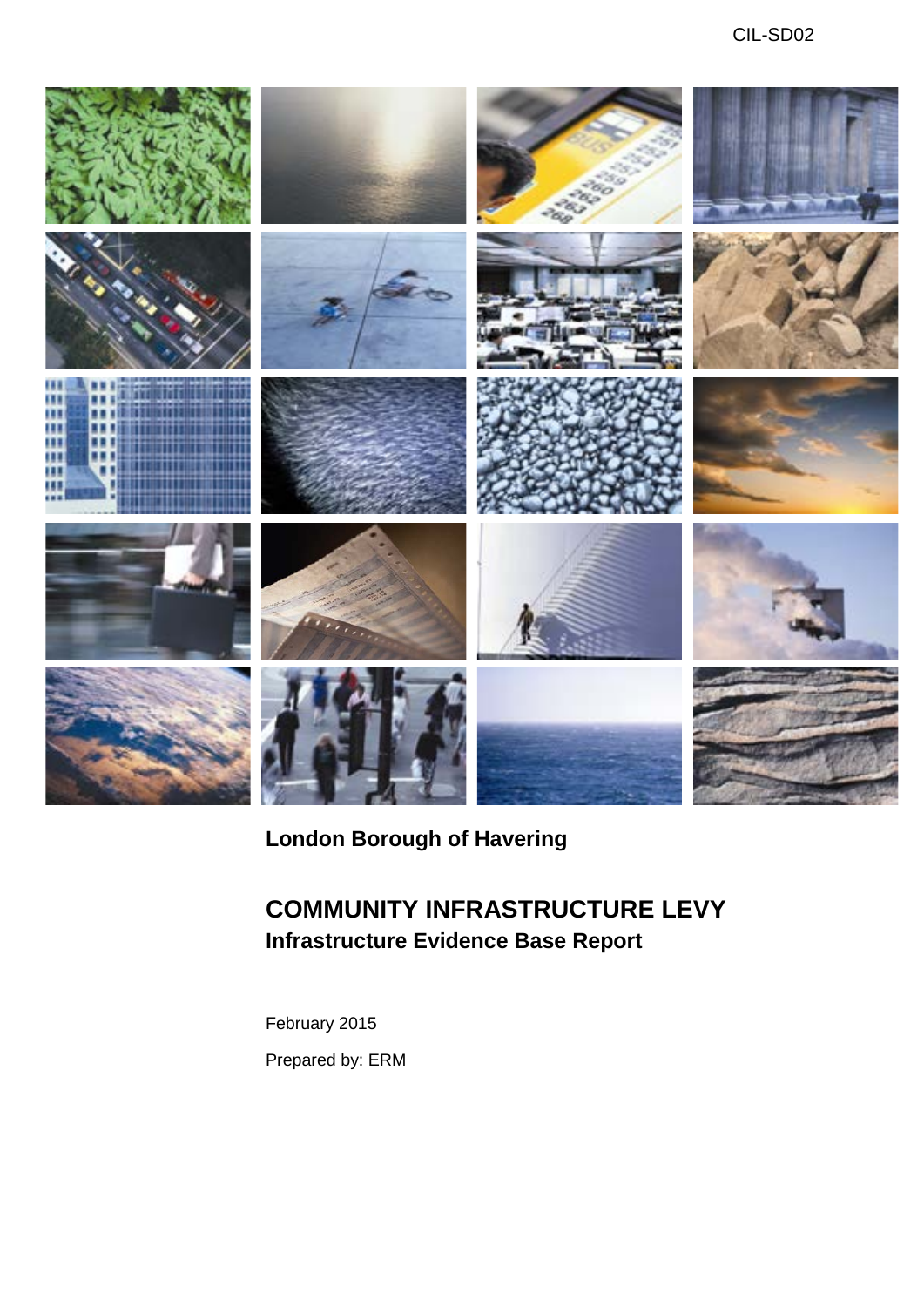# **CONTENTS**

|   | <b>INTRODUCTION</b>                                                     |     |
|---|-------------------------------------------------------------------------|-----|
| 2 | <b>DEVELOPMENT QUANTITIES</b>                                           | 4   |
| 3 | <b>FUTURE INFRASTRUCTURE REQUIREMENTS IN HAVERING</b>                   | 8   |
| 4 | <b>MAIN INFRASTRUCTURE PROJECTS AND AGGREGATE</b><br><b>FUNDING GAP</b> | 22. |

 **APPENDIX A ESTIMATED COSTS AND POTENTIAL REQUIREMENT FOR CIL FUNDING FOR SPECIFIC PROJECTS**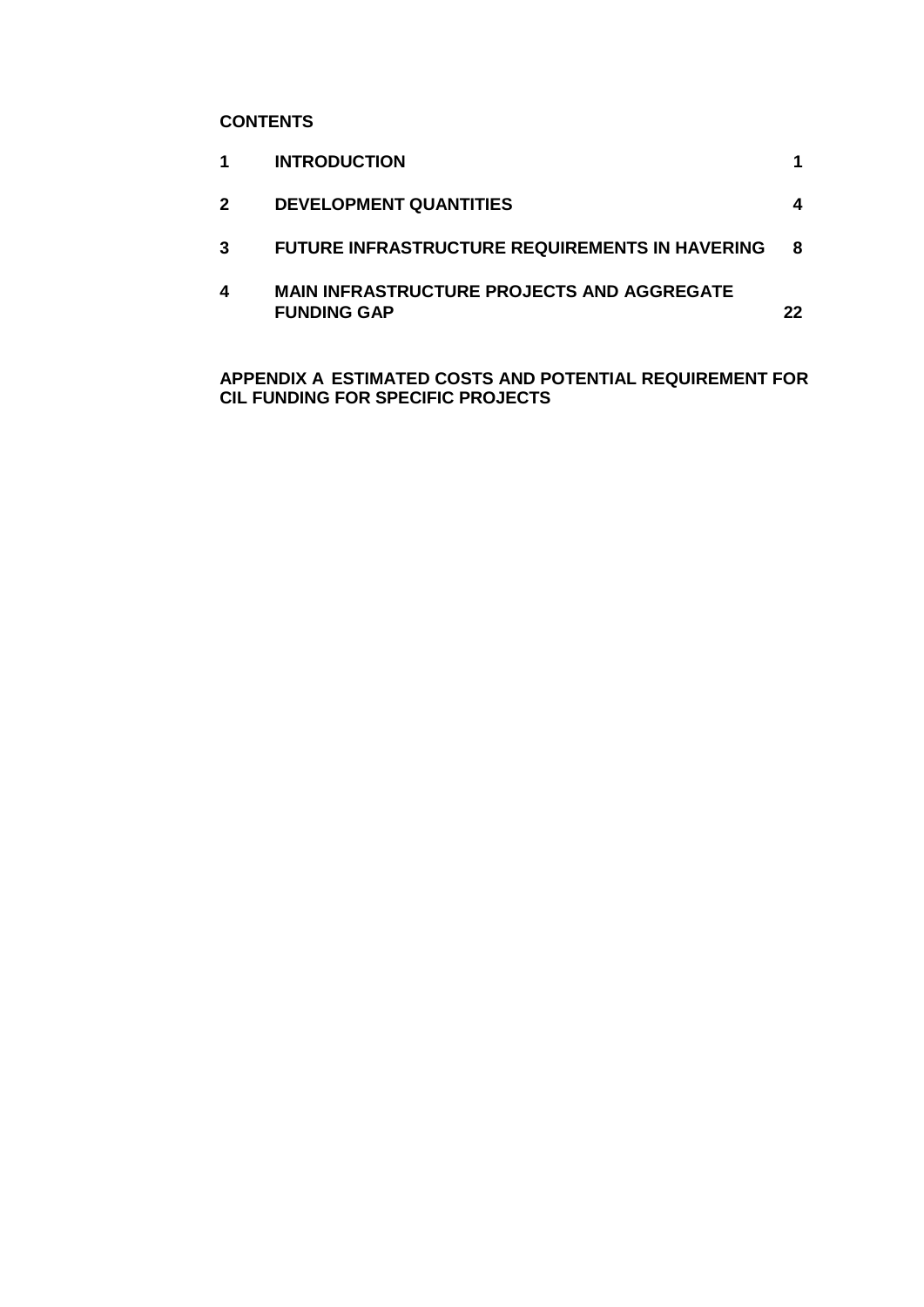# **1 INTRODUCTION**

# **Purpose of Report**

- 1.1.1 The Community Infrastructure Levy (CIL) Regulations allow local authorities in England and Wales to raise funds from developers undertaking new building projects in their area. The money can be used to fund a wide range of infrastructure that is needed as a result of development. This includes new or safer road schemes, flood defences, schools, hospitals and other health and social care facilities, park improvements, green spaces and leisure centres.
- 1.1.2 A charging authority wishing to introduce the Community Infrastructure Levy within its area is required to provide evidence of an aggregate funding gap that demonstrates the need to charge the levy. This involves:
	- a) assessing the additional infrastructure needed to support the type and level of development being planned for its area under the development plan;
	- b) estimating the total cost of the required infrastructure;
	- pay for the infrastructure, such as core Government funding, section c) estimating the level of funding committed or likely to be available to 106 agreements, etc; and
	- d) deriving the aggregate funding gap or CIL infrastructure funding target.
- 1.1.3 This report presents evidence on the scale and cost of infrastructure that will be required to meet the needs of development in Havering over the period 2015 to 2030. This is of necessity a broad assessment as the total scale, type and location of development over this period has yet to be established through the preparation of the Local Plan, which is due to replace the Core Strategy that was adopted in 2008. Furthermore, there are inevitably considerable uncertainties surrounding projections of development and costs over the medium to long term, so the costs assessed here relate mainly to needs over the coming ten years or so.

# **Structure of Report**

 1.1.4 The report contains three sections after this introduction. **Section 2** sets out and commercial floorspace. **Section 3** provides an assessment of the scale serve that development. **Section 4** sets out the aggregate funding gap or CIL infrastructure funding target derived from a list of the main infrastructure items set out in **Appendix A** showing individual projects or types of project for which costs and the availability of regular funding can be estimated. the assumptions on development quantities in terms of dwellings, population, of future requirements for a range of infrastructure types that will be needed to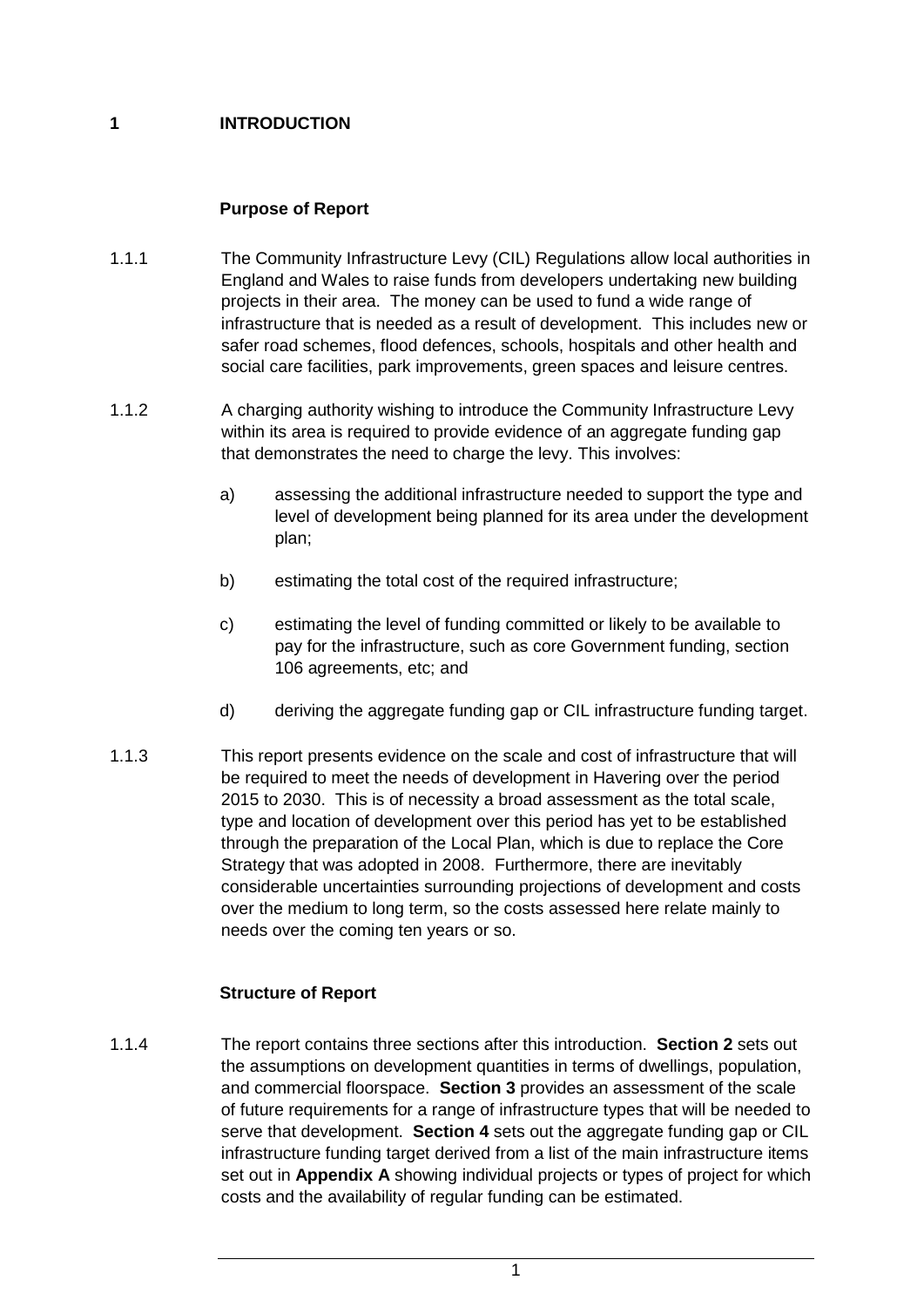# **Types of Infrastructure**

 1.1.5 **Table 1.1** lists the main types of infrastructure required to support development and the individual types of facility they comprise. The third CIL assessment and which have not been assessed and why. column indicates which facilities' requirements and costs are included in the

| <b>Type</b>             | <b>Facility</b>              | <b>CIL Assessment Included/Excluded</b> |
|-------------------------|------------------------------|-----------------------------------------|
|                         |                              |                                         |
|                         |                              |                                         |
| <b>Education</b>        | Primary school (inc early    | Included                                |
|                         | years)                       |                                         |
|                         | Secondary school (inc        | Included                                |
|                         | post-16)                     |                                         |
|                         | Further and Higher           | Included                                |
|                         | Education                    |                                         |
| <b>Culture &amp;</b>    | Library                      | Included                                |
| <b>Community</b>        | <b>Cultural Facilities</b>   | Included                                |
|                         | Heritage                     | Included                                |
|                         | Community Hall               | Included                                |
|                         | <b>Youth Centre</b>          | Not included as no costed plans         |
|                         |                              | currently available                     |
| <b>Social Care</b>      | Day Care                     | Not included as no costed plans         |
|                         |                              | currently available                     |
|                         | <b>Older Persons Housing</b> | Not included as this is a component of  |
|                         |                              | affordable housing, not covered by      |
|                         |                              | CIL.                                    |
|                         | Children's Home              | Not included as no costed plans         |
|                         |                              | currently available                     |
| <b>Open Space</b>       | Children's Play Areas        | Included                                |
|                         | Parks                        | Included                                |
|                         | Green Infrastructure         | Included                                |
| <b>Recreation &amp;</b> | Sports Hall                  | Included                                |
| Leisure                 | Swimming Pool                | Included                                |
|                         | Ice Rink                     | Included                                |
|                         | <b>Playing Pitch</b>         | Included                                |
| Crematoria &            | Crematorium                  | Not included as normally profitable     |
| <b>Burial</b>           |                              | commercially                            |
| <b>Grounds</b>          | <b>Burial Ground</b>         | Included                                |
| <b>Emergency</b>        | <b>Police Station</b>        | Not included as no costed plans         |
| <b>Services</b>         |                              | currently available                     |
|                         | Fire Station                 | Not included as no costed plans         |
|                         |                              | currently available                     |
|                         | <b>Ambulance Station</b>     | Not included as no costed plans         |
|                         |                              | currently available                     |

#### **Table 1.1: Types of Infrastructure for Assessment**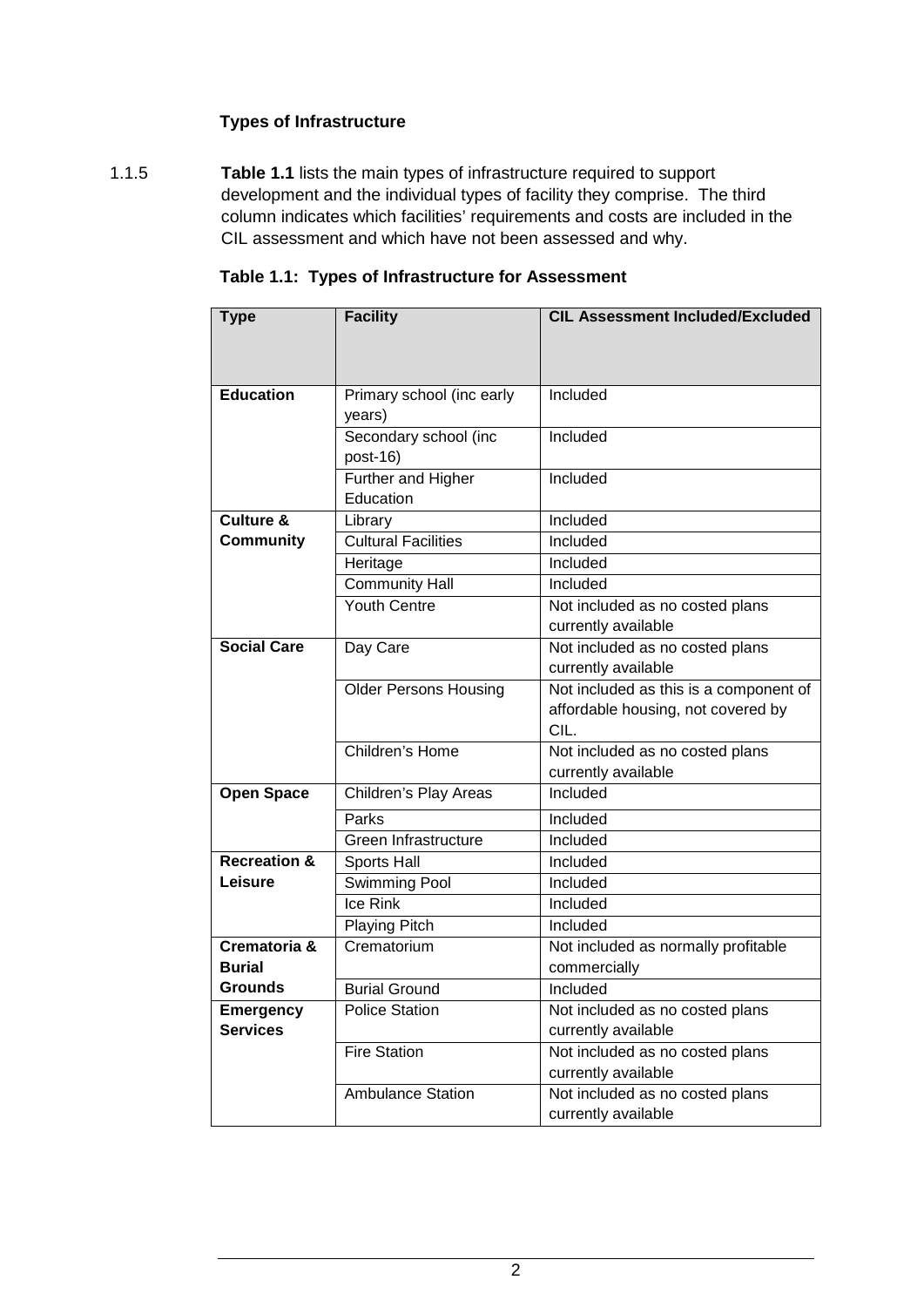| <b>Type</b>                          | <b>Facility</b>                         | <b>CIL Assessment Included/Excluded</b> |  |
|--------------------------------------|-----------------------------------------|-----------------------------------------|--|
|                                      |                                         |                                         |  |
|                                      |                                         |                                         |  |
| <b>Health</b>                        | <b>GP Health Centre</b>                 | Included                                |  |
| <b>Services</b>                      | Intermediate Care                       | Included                                |  |
|                                      | <b>Acute Hospital</b>                   | Included                                |  |
|                                      | <b>Mental Health Facility</b>           | Not included as no costed plans         |  |
|                                      |                                         | currently available                     |  |
| <b>Waste</b>                         | <b>Waste Disposal Facilities</b>        | Not included as covered by              |  |
|                                      |                                         | Comprehensive PFI for funding           |  |
|                                      |                                         | investment programme for East           |  |
|                                      |                                         | London                                  |  |
| <b>Transport</b>                     | Motorway/trunk road                     | Not included as funded by central       |  |
|                                      |                                         | government                              |  |
|                                      | Highway                                 | Included                                |  |
|                                      | Public Transport (rail and              | Included                                |  |
|                                      | bus)                                    |                                         |  |
|                                      | Cycling and Walking                     | Included                                |  |
| <b>Utilities</b>                     | <b>Water Supply</b>                     | Not included - Privatised utility       |  |
|                                      | Sewerage                                | Not included - Privatised utility       |  |
|                                      | Electricity                             | Not included - Privatised utility       |  |
|                                      | Gas                                     | Not included - Privatised utility       |  |
|                                      | Telecommunications                      | Not included - Privatised utility       |  |
| <b>Public Realm</b>                  |                                         | Included                                |  |
| <b>Flood Protection</b>              |                                         | Included                                |  |
| <b>Employment and Skills</b>         |                                         | Included                                |  |
| <b>Environmental</b>                 | Sustainable waste                       | Not included - Site specific            |  |
| <b>Improvements</b>                  | management/recycling                    |                                         |  |
|                                      | Air quality improvements                | Included                                |  |
|                                      | Water environment                       | Not included - Site specific            |  |
|                                      | management and                          |                                         |  |
|                                      | improvement                             |                                         |  |
| <b>Community Energy</b>              |                                         | Included                                |  |
|                                      | <b>High Speed Internet Connectivity</b> | Not included as no costed plans         |  |
|                                      |                                         | currently available                     |  |
| <b>Land Remediation</b>              |                                         | Not included - Site specific            |  |
| <b>Affordable Business Space</b>     |                                         | Included                                |  |
| <b>Crime and Disorder Prevention</b> |                                         | Not included - Site specific            |  |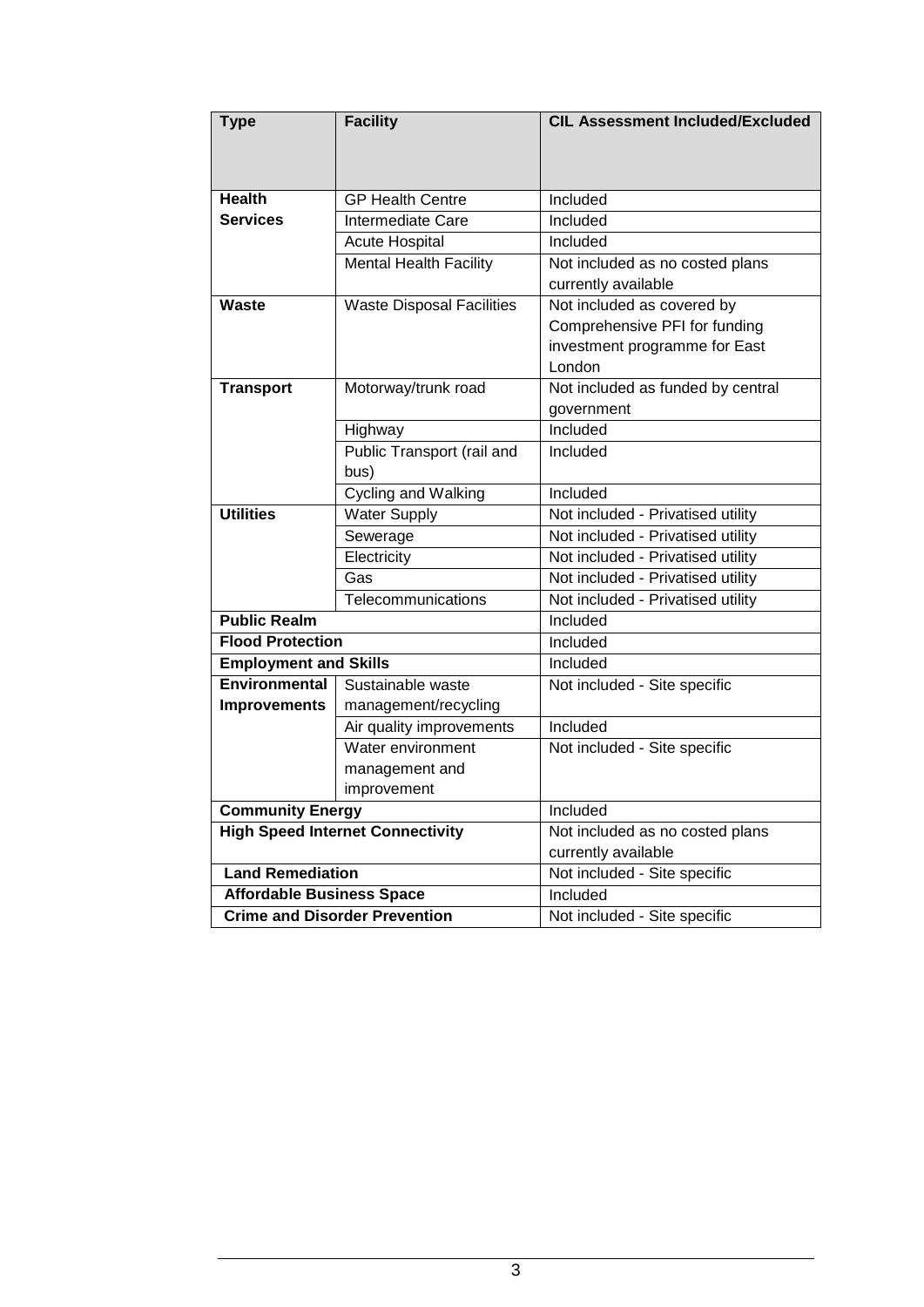# **2 DEVELOPMENT QUANTITIES**

#### **Housing**

- 2.1.1 In order to assess the amount of infrastructure required to support future residential development in Havering the quantity of future dwellings planned to be completed within the relevant appropriate time horizon needs to be established.
- 2.1.2 The housing target for Havering in the London Plan (July 2011) is for 9,700 under the recently published draft Further Alterations to the London Plan (FALP) has been increased to 11,700 (an average of 1,170 dwellings pa) for the period 2015 to 2025. The FALP was subject to an Examination in Public net additional dwellings to be completed over the ten year period between April 2011 and March 2021 (an average of 970 dwellings pa). Following the GLA's latest 2013 Strategic Housing Land Assessment (Jan 2014) the target in September 2014.
- 2.1.3 The latest FALP housing targets cover the period to 2025 but the new Havering Local Plan will cover the period 2015 to 2030. The FALP advises that for LDF purposes its rates should be rolled forward to give an indicative that the new target of 1,170 dwellings per annum for the period 2015 to 2025 figure for an LDF's 15 year plan period. It is therefore reasonable to assume should be rolled forward for the period 2025 to 2030 for which there is no specific GLA target. The total housing target for Havering for the plan period 2015 to 2030 is therefore 17,550.
- census, was 99,184. According to the Annual Monitoring Reports for 2011 Assuming the 2011 London Plan target of 970 dwellings pa is met over the two years 2013 to 2015, the total dwellings in 2015 will be around 101,900. Assuming the total housing target for the Local Plan period 2015 to 2030 is met, the number of dwellings in 2030 will therefore be around 120,000. **Table**  2.1.4 The total number of dwellings in Havering in April 2011, according to the 2011 2012 and 2012-2013, a further 803 dwellings were completed in those years, bringing the total dwellings in Havering in March 2013 to around 100,000. **2.1** sets out the number of dwellings projected in Havering from 2012 to 2030.

#### **Table 2.1: Dwelling Numbers in Havering Assuming GLA Housing Targets are met, 2013 to 2030**

| Year         | <b>Total Dwellings</b> |
|--------------|------------------------|
|              |                        |
| 2013         | 100,000                |
| 2015         | 101,900                |
| 2020         | 107,750                |
| 2025         | 113,600                |
| 2030         | 119,450                |
| 2015 to 2030 | 17,550                 |
| 2013 to 2030 | 19,450                 |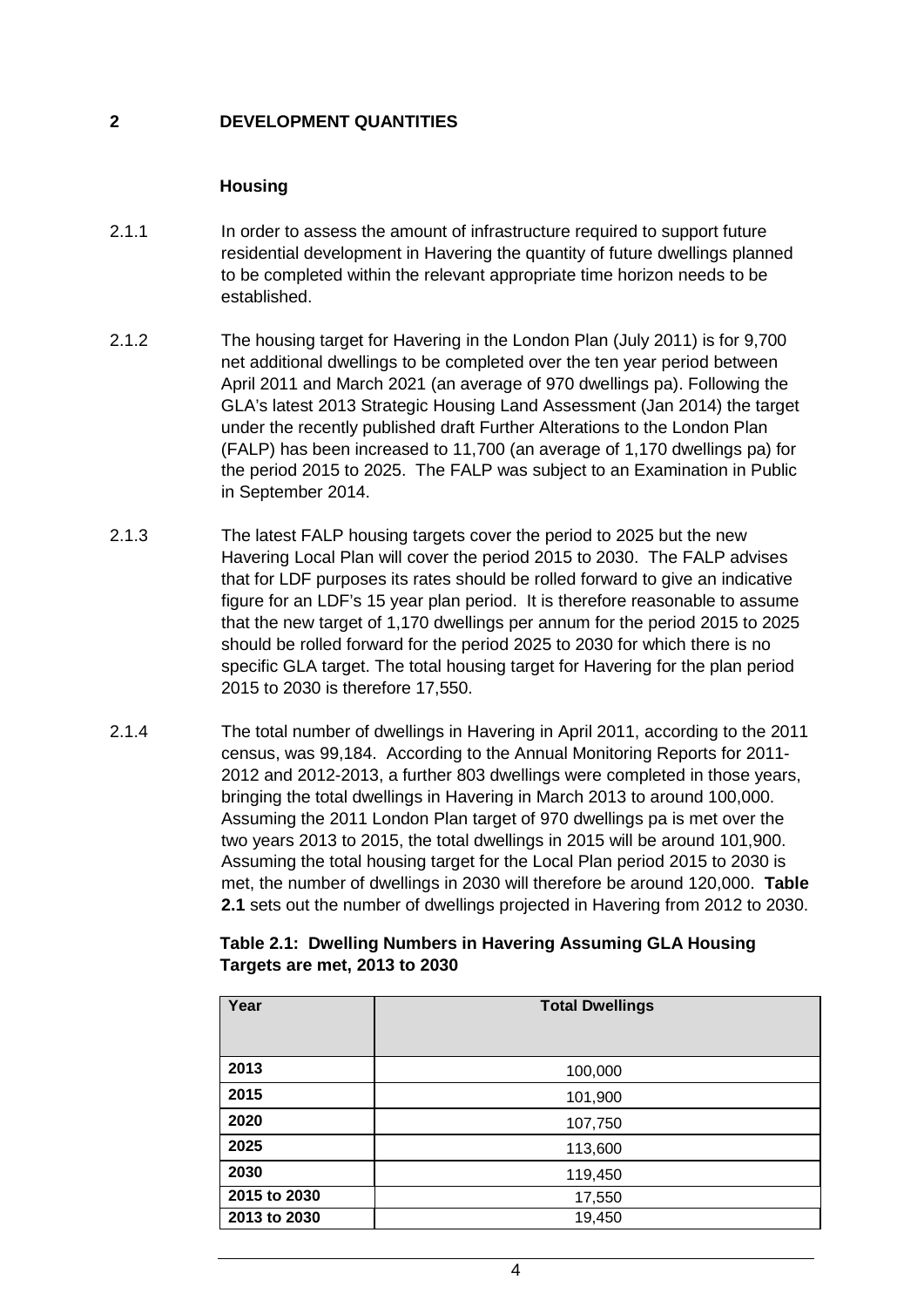#### **Population**

- in the GLA's 2013 Round Demographic Projections. Three variants of trend-2.1.5 Requirements for infrastructure tend to be more directly related to population (and age structure) than to dwelling numbers so it is important to appreciate the changes in population implied by the scale of additional planned housing. The most up-to-date population projections for Havering are those contained based population projections and corresponding household projections are currently available. These are labelled as High, Central and Low and differ in their domestic migration assumptions beyond 2017.
- numbers currently proposed for Havering, they nevertheless provide the best within the borough. This is required to estimate the population that will be 2.1.6 Although the GLA projections are not based on the additional dwelling available data for deriving an appropriate value for average household size accommodated in the planned housing.
- 2.1.7 **Table 2.2** sets out the average household size for the years 2012, 2015, 2020, 2025 and 2030, under the GLA's 2013 Round Central Projections.

| Year                                       | Average<br><b>Household</b><br><b>Size</b> | <b>Institutional Population</b> |
|--------------------------------------------|--------------------------------------------|---------------------------------|
| 2012                                       |                                            |                                 |
|                                            | 2.43                                       | 1,646                           |
| 2015                                       | 2.43                                       | 1,694                           |
| 2020                                       | 2.42                                       | 1,766                           |
| 2025                                       | 2.41                                       | 1,926                           |
| 2030                                       | 2.39                                       | 2,137                           |
| Source: GLA 2013 Round Central Projections |                                            |                                 |

**Table 2.2: Household Size Forecasts for Havering, 2012 to 2030** 

 represents a vacancy rate of 2.0%. **Table 2.3** sets out the number of dwellings projected in Havering for the same years as **Table 2.1**, according to 2.1.8 The 2011 census recorded 98,600 private households living in the 99,184 dwellings. As the number of shared households was insignificant, this the 2011 London Plan's and the FALP's targets set out above. The table then shows the estimated number of households, assuming the 2011 vacancy rate remains constant, the private population, based on the average household size from **Table 2.2**, and the institutional population, also from **Table 2.2**.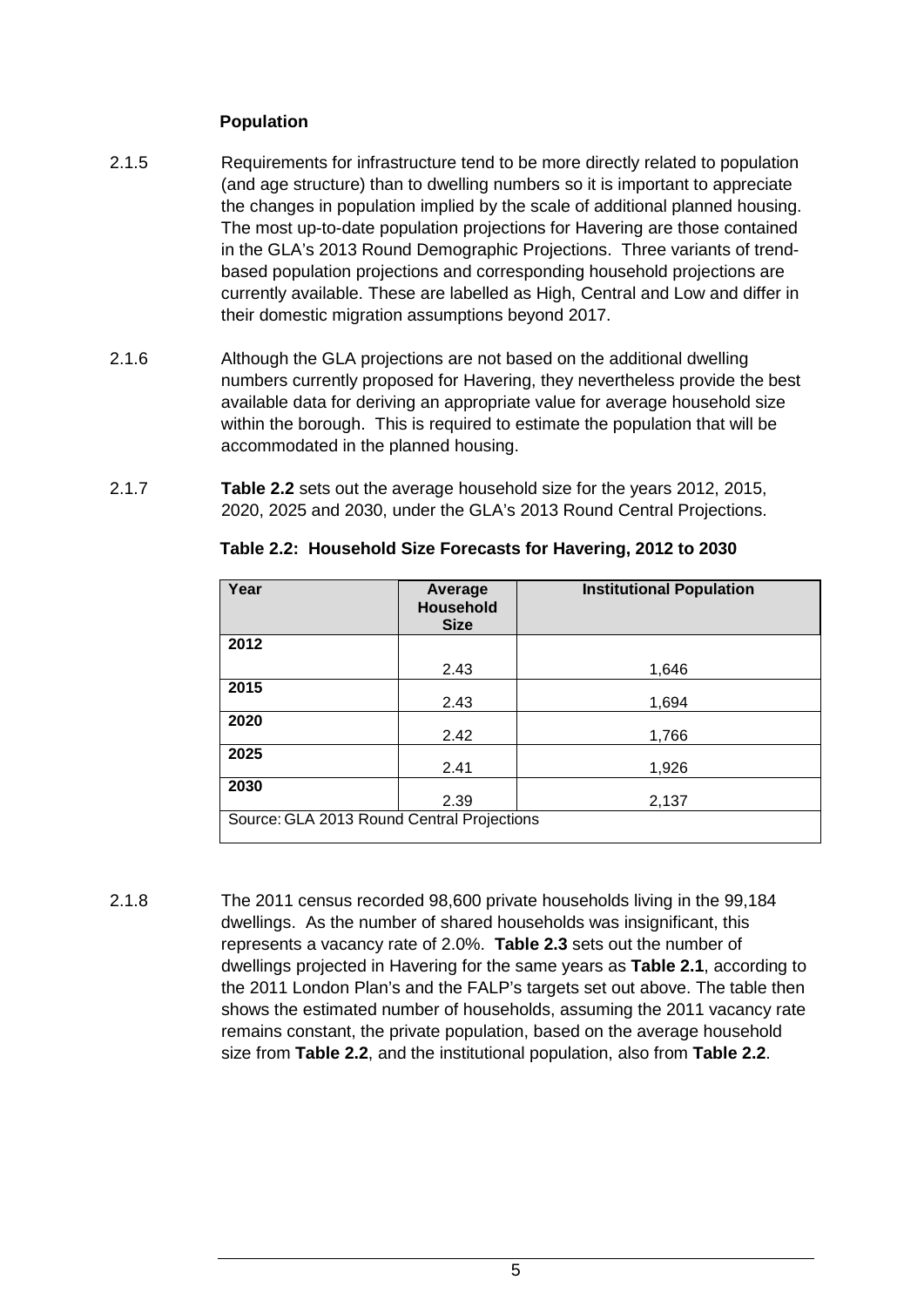| Year                                  | <b>Dwellings</b> | <b>Households</b><br>(i) | Average<br><b>Household</b> | <b>Private</b><br><b>Population</b> | <b>Institutional</b><br>population | <b>Total</b><br><b>Population</b> |
|---------------------------------------|------------------|--------------------------|-----------------------------|-------------------------------------|------------------------------------|-----------------------------------|
|                                       |                  |                          | <b>Size</b>                 |                                     |                                    |                                   |
| 2013                                  | 100,000          | 98,000                   | 2.43                        | 238,140                             | 1,661                              | 239,801                           |
| 2015                                  | 101,900          | 99,862                   | 2.43                        | 242,665                             | 1,694                              | 244,359                           |
| 2020                                  | 107,750          | 105,595                  | 2.42                        | 255,540                             | 1,766                              | 257,306                           |
| 2025                                  | 113,600          | 111,328                  | 2.41                        | 268,300                             | 1,926                              | 270,226                           |
| 2030                                  | 119,450          | 117,061                  | 2.39                        | 279,776                             | 2,137                              | 281,913                           |
| 2015<br>to                            | 17,550           | 17,199                   |                             | 37,111                              | 443                                | 37,554                            |
| 2030                                  |                  |                          |                             |                                     |                                    |                                   |
| 2013                                  | 19,450           | 19,061                   |                             | 41,636                              | 476                                | 42,112                            |
| to<br>2030                            |                  |                          |                             |                                     |                                    |                                   |
| assuming 2% vacancy rate<br>Note: (i) |                  |                          |                             |                                     |                                    |                                   |

#### **Table 2.3: Population from Dwelling Numbers Assuming GLA Housing Targets are Met, 2012 to 2030**

#### **Number of Dwellings Likely to be Subject to CIL**

- 13 Annual Monitoring Report, in March 2013 there were permissions for 4,076 2.1.9 CIL at the residential rates will only be payable on those open market dwellings which do not yet have planning permission. According to the 2012 units on major sites (10+ units), of which 331 were completed, leaving 3,745 to be completed. A further 1,738 units are included in applications in the planning pipeline or where the principle of development has been accepted, in which case they are likely to receive approval before the introduction of CIL. The total dwellings expected to be completed between 2013 and 2030 on these sites which are unlikely to contribute to CIL is therefore 5,483.
- 2015 but it is difficult to assess how many dwellings they may generate for 2.1.10 At the 2011 London Plan target rate of 970 dwellings pa, 1,940 of these dwellings on sites not subject to CIL would be completed by 2015, leaving 3,543 to contribute to the Local Plan target for the period 2015 to 2030. In addition, further sites will be granted planning permission between 2012 and completion from 2015 onwards. Ignoring these, the dwellings on sites subject to CIL in the period 2015 to 2030 will be a maximum of 14,007. If an assumed rate of 25% of dwellings required to be affordable is excluded from these figures, the total number of open market dwellings on which CIL would be payable is reduced to 10,505 for the Local Plan period 2015 to 2030.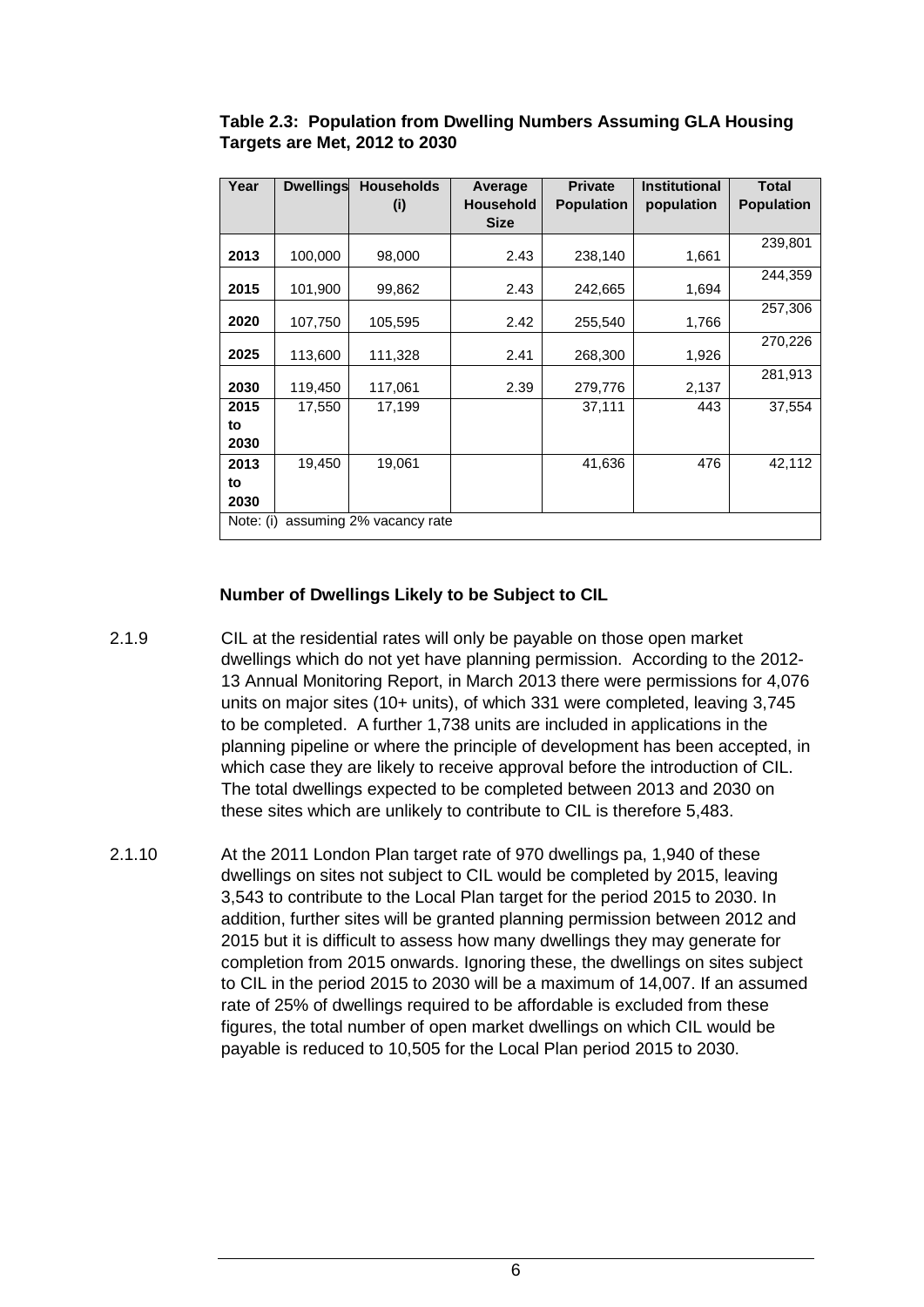# **Office Floor Space**

forecast of 14,600  $m^2$  between 2012 and 2027. The most suitable location to accommodate demand forecast for B1 office uses is in Romford Town Centre. 2.1.11 The Havering Employment Land Review (July 2012) forecast a net demand for B1 office floorspace of between 11,500  $\text{m}^2$  and 17,700  $\text{m}^2$ , with a medium

# **Industrial Floor Space**

 industrial land of between 9.1ha and 14.4ha (not including frictional floorspace) in the period 2012 to 2027. This is due largely to a forecast manufacturing uses (B2). However, the Employment Land Review does not 2.1.12 The Havering Employment Land Review forecasts an increase in demand for increase in land for warehousing (B8), which offsets the contraction of assess the demand for new floorspace.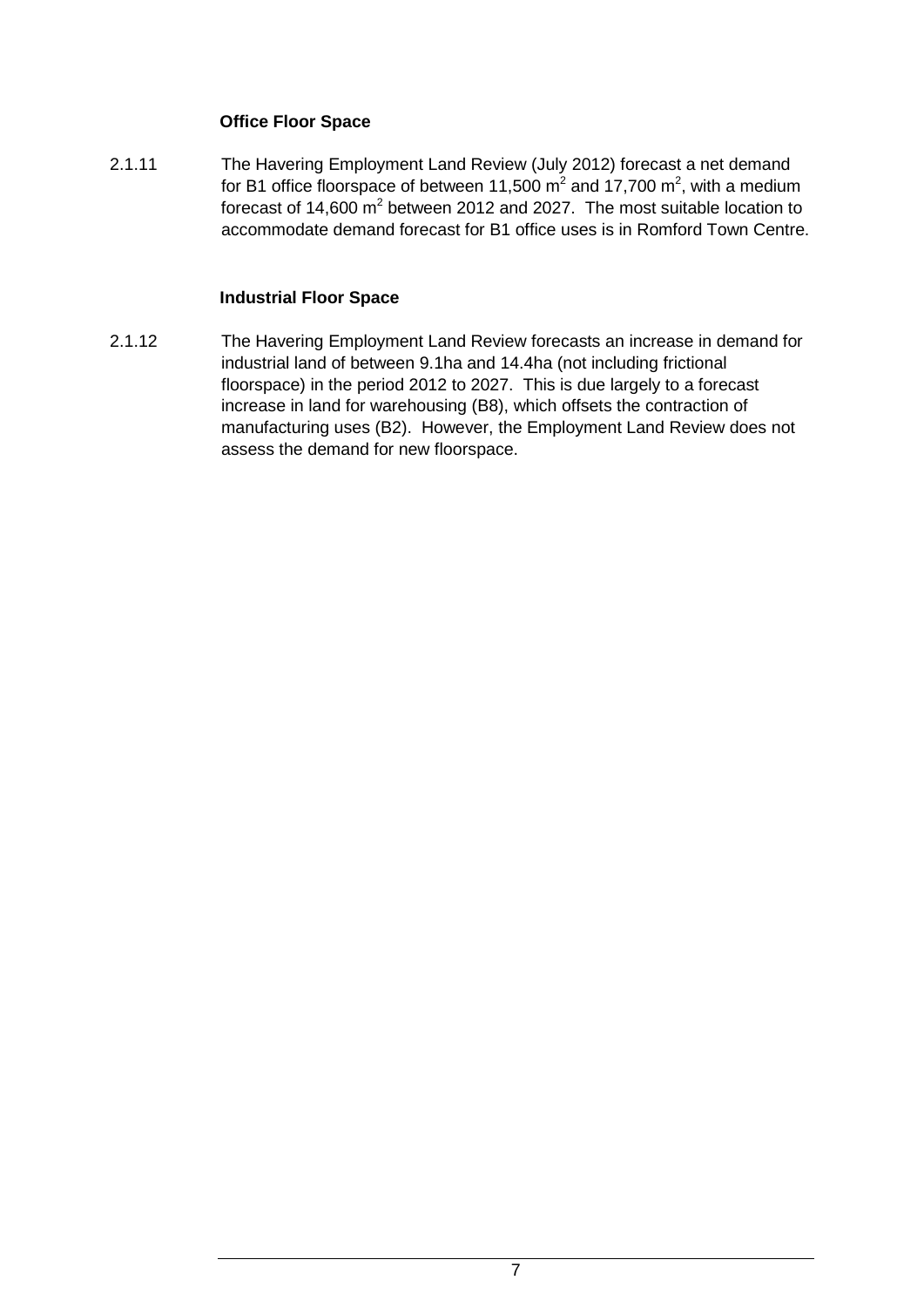#### **3 FUTURE INFRASTRUCTURE REQUIREMENTS IN HAVERING**

- 3.1.1 **Table 3.1** sets out the following information for each of the main types of infrastructure identified in **Table 1.1**:
	- The main provider of the infrastructure;
	- The level of existing provision;
	- The adequacy of the existing provision to meet current needs, both quantitative and qualitative;
	- An assessment of future need to meet current shortfalls and the requirements of planned future development/population levels;
	- Details of any current programme of infrastructure provision;
	- Known costs or the basis for estimating costs of required infrastructure; and
	- Main funding sources and whether funding is committed at present.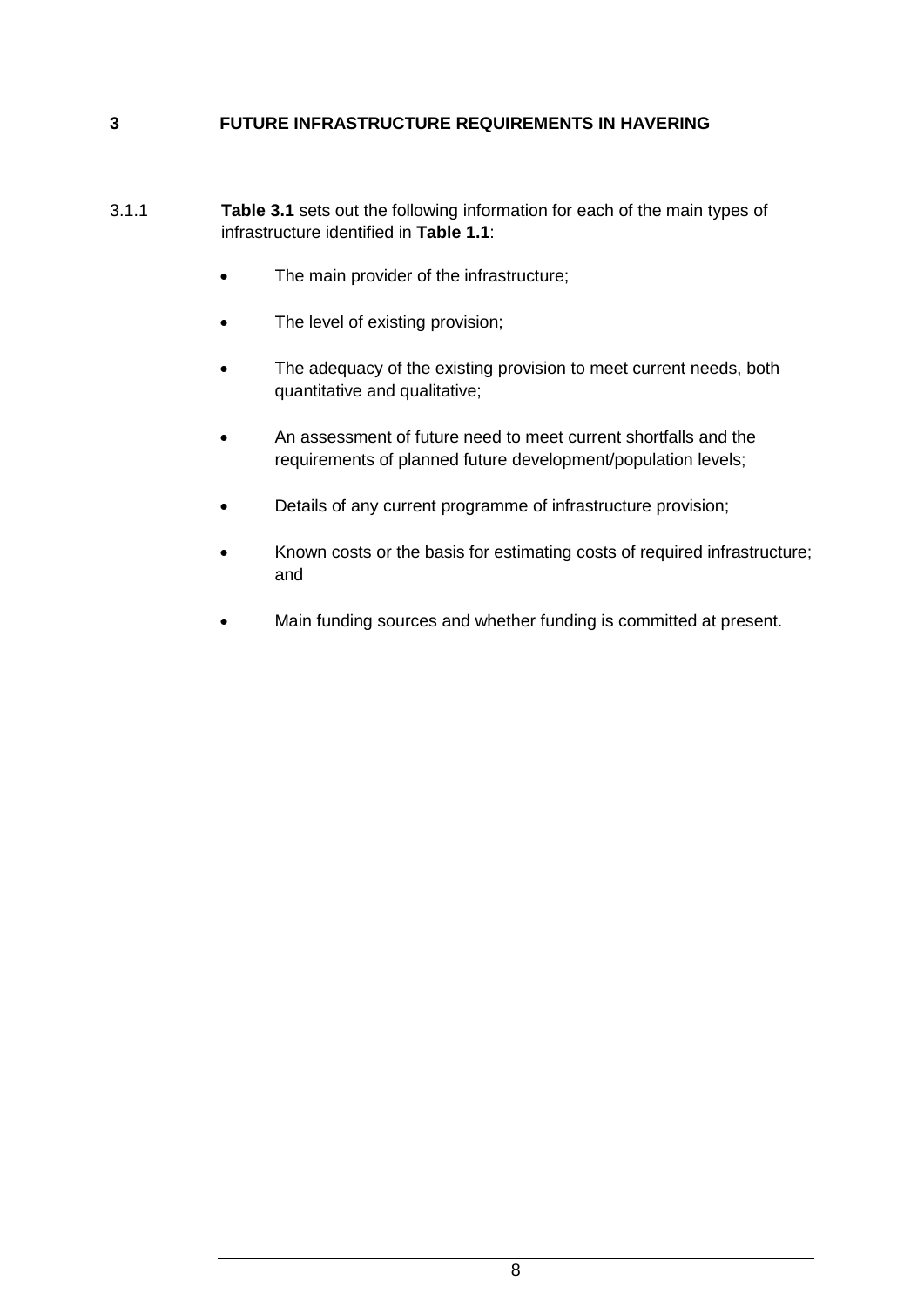# **Table 3.1: Future Infrastructure Requirements in Havering**

| <b>Education</b>           |                                                                                                                                                                                                                                                                                                                                                                                                                                                                                                                                                                                                                                                                                                                                                                                                                   |                                                                       |                      |                                                                                                                                                                                                                                                                                                                                                                |
|----------------------------|-------------------------------------------------------------------------------------------------------------------------------------------------------------------------------------------------------------------------------------------------------------------------------------------------------------------------------------------------------------------------------------------------------------------------------------------------------------------------------------------------------------------------------------------------------------------------------------------------------------------------------------------------------------------------------------------------------------------------------------------------------------------------------------------------------------------|-----------------------------------------------------------------------|----------------------|----------------------------------------------------------------------------------------------------------------------------------------------------------------------------------------------------------------------------------------------------------------------------------------------------------------------------------------------------------------|
| Main provider              | <b>London Borough of Havering</b>                                                                                                                                                                                                                                                                                                                                                                                                                                                                                                                                                                                                                                                                                                                                                                                 |                                                                       |                      |                                                                                                                                                                                                                                                                                                                                                                |
| Existing provision         | Existing state school provision in Havering comprises:                                                                                                                                                                                                                                                                                                                                                                                                                                                                                                                                                                                                                                                                                                                                                            |                                                                       |                      |                                                                                                                                                                                                                                                                                                                                                                |
|                            | <b>School Category</b>                                                                                                                                                                                                                                                                                                                                                                                                                                                                                                                                                                                                                                                                                                                                                                                            | No of Schools                                                         | No of pupils 2013/14 | No of places 2013/14                                                                                                                                                                                                                                                                                                                                           |
|                            | Primary ( $Yr R - Yr 6$ )                                                                                                                                                                                                                                                                                                                                                                                                                                                                                                                                                                                                                                                                                                                                                                                         | 59                                                                    | 19,834               | 19,863                                                                                                                                                                                                                                                                                                                                                         |
|                            | Secondary (Yr 7 - Yr 11)                                                                                                                                                                                                                                                                                                                                                                                                                                                                                                                                                                                                                                                                                                                                                                                          | 18                                                                    | 14,837               | 16,057                                                                                                                                                                                                                                                                                                                                                         |
|                            | Special                                                                                                                                                                                                                                                                                                                                                                                                                                                                                                                                                                                                                                                                                                                                                                                                           | 3                                                                     | 269                  | 266                                                                                                                                                                                                                                                                                                                                                            |
| Adequacy of existing       | Havering College of Further & Higher Education has three campuses: Ardleigh Green Campus, Hornchurch,<br>Quarles Campus, Harold Hill, and Rainham Campus Construction Centre.                                                                                                                                                                                                                                                                                                                                                                                                                                                                                                                                                                                                                                     |                                                                       |                      | In 2013/14 there were 19,863 primary school places in Havering, and 19,834 primary pupils, leaving a total of 29                                                                                                                                                                                                                                               |
| provision                  |                                                                                                                                                                                                                                                                                                                                                                                                                                                                                                                                                                                                                                                                                                                                                                                                                   | demand and on this basis there was a shortfall of 1,015 places.       |                      | surplus spaces. However, the DoE expects local authorities to plan for at least a 5% surplus of places to allow for<br>operational flexibility in allocating pupils to schools in response to parental choice and for unforeseeable spurts in                                                                                                                  |
|                            |                                                                                                                                                                                                                                                                                                                                                                                                                                                                                                                                                                                                                                                                                                                                                                                                                   | spurts in demand and on this basis there was a surplus of 439 places. |                      | In 2013/14 there were 16,057 secondary school places in Havering, and 14,837 secondary pupils, leaving a total<br>of 1,220 surplus spaces. However, the DoE expects local authorities to plan for at least a 5% surplus of places to<br>allow for operational flexibility in allocating pupils to schools in response to parental choice and for unforeseeable |
| Assessment of future needs | ertakes annually a comprehensive assessment of future demand for school places in the borough by projecting<br>cohorts within the existing schools, taking account of recent and future birth rates, and allowing for the impact of<br>committed and planned housing.                                                                                                                                                                                                                                                                                                                                                                                                                                                                                                                                             |                                                                       |                      |                                                                                                                                                                                                                                                                                                                                                                |
|                            | laces                                                                                                                                                                                                                                                                                                                                                                                                                                                                                                                                                                                                                                                                                                                                                                                                             |                                                                       |                      |                                                                                                                                                                                                                                                                                                                                                                |
|                            | Under the Childcare Act 2006, Local Authorities in England have statutory duties to secure free early years<br>provision for pre-school children of a prescribed age. Regulations have been made to prescribe the type and<br>amount of free early years provision each child is entitled to and the age at which a child becomes eligible to<br>38 weeks of the year for all 3 and 4 year-olds. From September 2013 this was extended to 2 year olds that meet<br>certain criteria. This criteria has been extended from September 2014 increasing the estimated number of 2 year<br>olds qualifying nationally from 20% to 40% of all 2 year olds. The estimated number of 2 year olds meeting the<br>qualification criteria from September 2014 is 1,128. Many of these children are expected to come from the |                                                                       |                      | benefit. The current requirement is to ensure that 15 hours per week of free early years provision is available over                                                                                                                                                                                                                                           |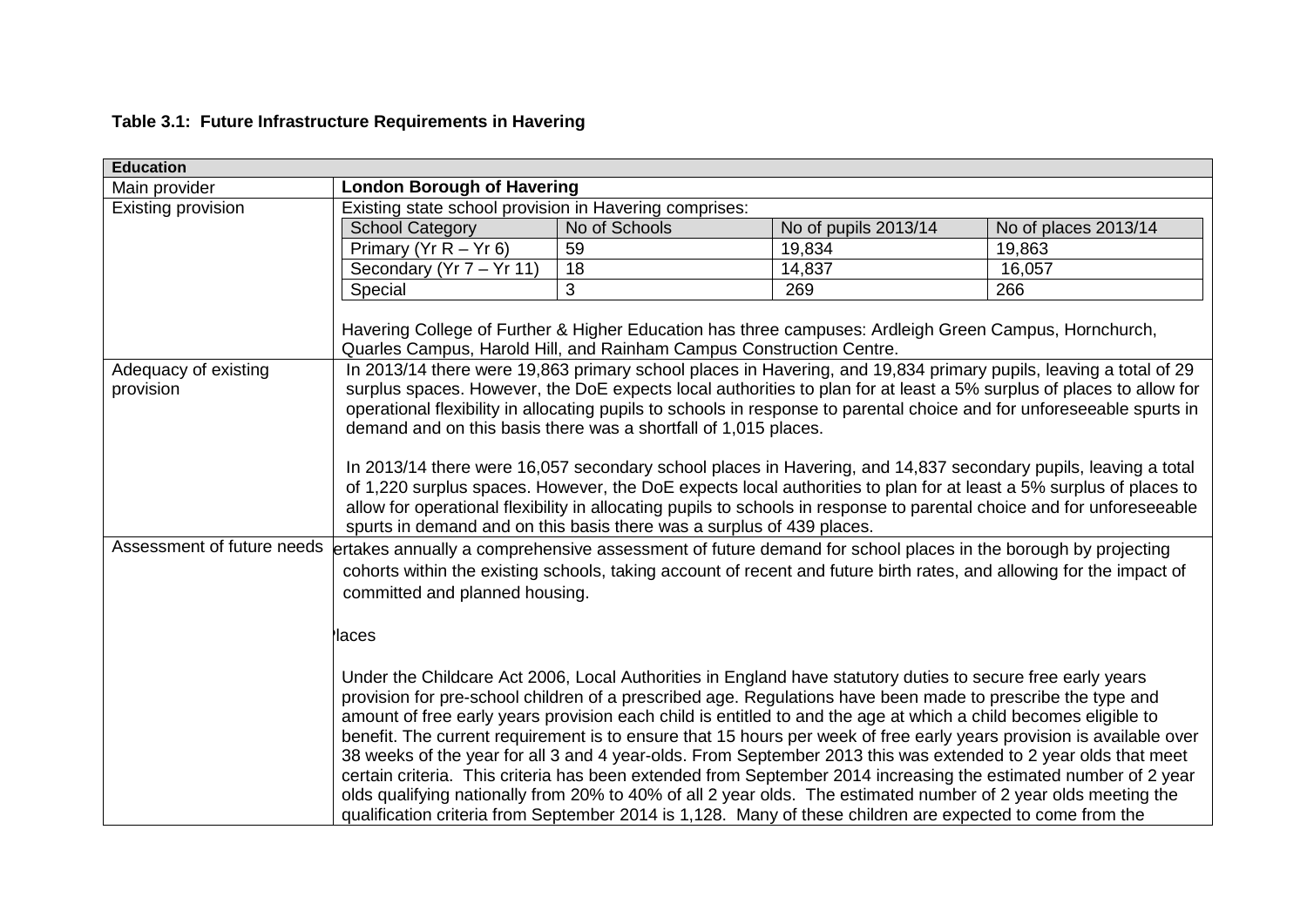|                      | Heaton, Gooshays, Rainham & Wennington, South Hornchurch, Romford Town and Brooklands Wards.<br>As a result of the proposed housing developments, there will be a need to provide 550 new Early Education<br>Entitlement (EEE) places for 2, 3 and 4 year olds expected from the new developments.                                                                                                                                                                                                                                                                                                                                                                                        |
|----------------------|-------------------------------------------------------------------------------------------------------------------------------------------------------------------------------------------------------------------------------------------------------------------------------------------------------------------------------------------------------------------------------------------------------------------------------------------------------------------------------------------------------------------------------------------------------------------------------------------------------------------------------------------------------------------------------------------|
|                      | <b>Secondary Places</b>                                                                                                                                                                                                                                                                                                                                                                                                                                                                                                                                                                                                                                                                   |
|                      | The latest projections cover the ten year period from 2013/2014 to 2023/2024. They indicate a significant growth<br>in demand for primary school places (5174 additional pupils) and additional demand for secondary school places<br>(3214 additional pupils) over the period. Taking account of additional spaces to be provided under committed<br>programmes, spaces will be required for an additional 942 primary and 1,831 secondary pupils. Given the<br>requirement to ensure at least a 5% surplus of places to allow for operational flexibility, however, the total number<br>of additional spaces required over the ten year period amounts to 2,258 and 2,781 respectively. |
| Programme            | There are programmed increases in primary school capacity in Havering over the coming years (in particular,<br>1,727 additional primary places to 2014/2015, to meet an ongoing surge in demand, and ultimately a further 2,476<br>primary places by 2023/2024) and these are incorporated in the committed capacity figures used to estimate the<br>additional requirement above.                                                                                                                                                                                                                                                                                                        |
|                      | In addition to these commitments, there are plans for a new UTC (University Technical College) in Rainham,<br>Elutec College of Design and Engineering for 14-19, with 600 places, to open in 2014. A new Southern Campus<br>of Havering College is planned in Rainham, aimed at offering specialist diplomas and workforce skills, and training<br>in technology and hospitality to meet the needs of the local area and support its economy.                                                                                                                                                                                                                                            |
| Costs                | Costs of school provision can be assessed using the per pupil multipliers in the DCSF School Design Guidance<br>for Q4 2008-9, which covered a mix of new and expanded schools. The multipliers, adjusted for Havering's<br>Location factor at the time, were £13.7k per primary pupil and £20.7k per secondary pupil (although the figure for<br>post-16 was higher, at £22.4k per pupil). Comparison with the £5.5m cost estimate for the ongoing replacement<br>Branfil Primary School in Havering, which represents a per pupil cost of £13.1k, indicates that these rates are still<br>broadly valid.                                                                                |
|                      | At these rates the total cost of un-programmed school places to meet pupil numbers to 2023/2024 will be of the<br>order of £8m for Early Education Entitlement (EEE) places, £31m for primary and £73m for secondary.                                                                                                                                                                                                                                                                                                                                                                                                                                                                     |
| Main funding sources | Department for Education, London Borough of Havering.                                                                                                                                                                                                                                                                                                                                                                                                                                                                                                                                                                                                                                     |
|                      | London Borough of Havering gets basic need grant to create additional school places to meet demand as a result<br>of increased in birth and migration in the borough. There is no guarantee regarding the level of future Basic Need<br>allocation that Havering may receive.                                                                                                                                                                                                                                                                                                                                                                                                             |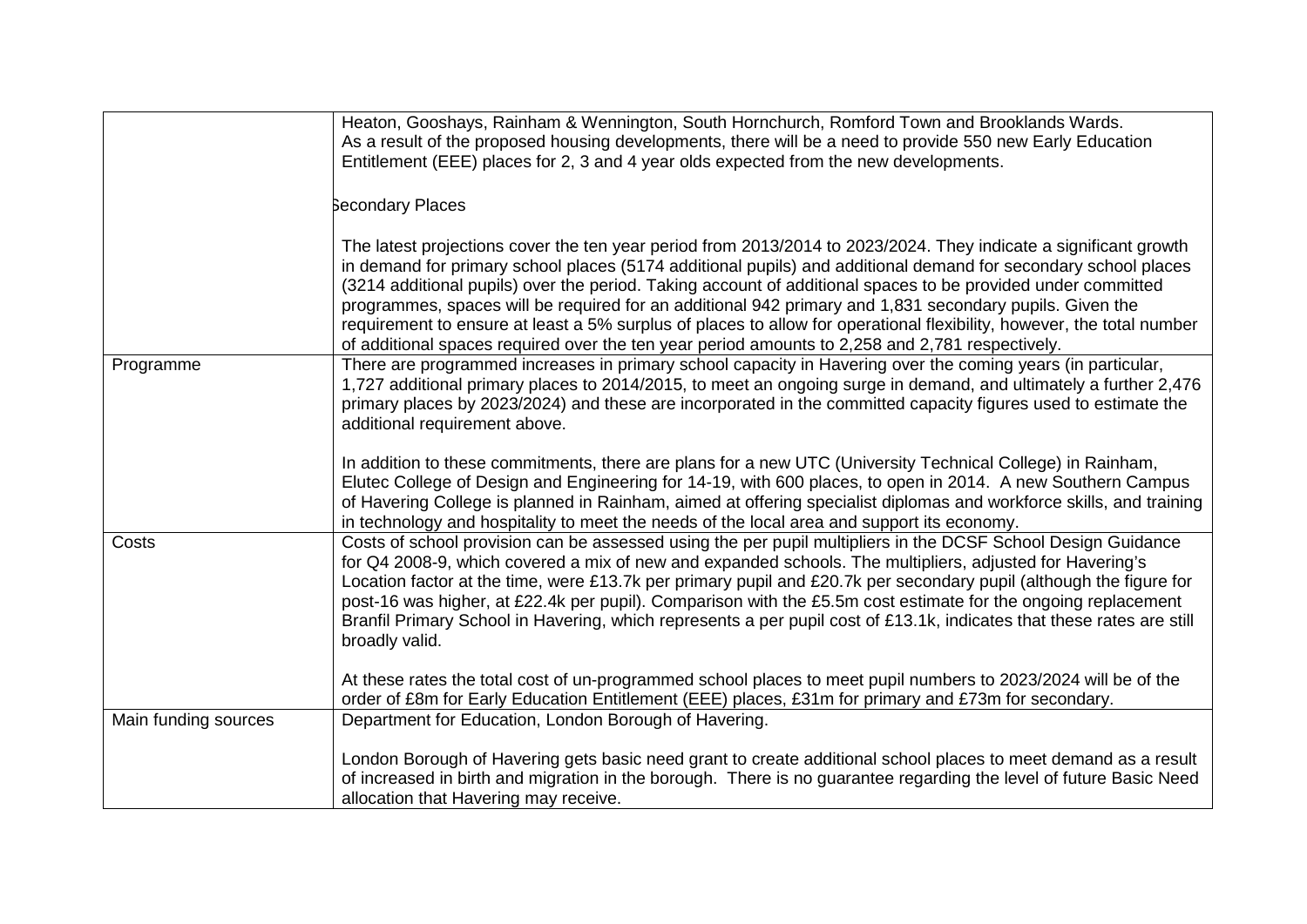|                                   | No grant is allocated to meet demand for places as a result of new housing developments. It is worth noting that<br>Section 106/tariff and Community Infrastructure Levy education payments are only ever a contribution towards the<br>cost of creating the additional school places required to meet the demand generated by new housing. Alternative<br>sources of funding have always been needed in order to fully cover the cost of creating the additional school<br>places needed. Therefore at a time when the level of future Basic Need funding from central government is<br>unknown it is particularly important that Havering receives as much education contribution through the CIL as<br>possible. |
|-----------------------------------|---------------------------------------------------------------------------------------------------------------------------------------------------------------------------------------------------------------------------------------------------------------------------------------------------------------------------------------------------------------------------------------------------------------------------------------------------------------------------------------------------------------------------------------------------------------------------------------------------------------------------------------------------------------------------------------------------------------------|
| <b>Libraries</b>                  |                                                                                                                                                                                                                                                                                                                                                                                                                                                                                                                                                                                                                                                                                                                     |
| Main provider                     | <b>London Borough of Havering</b>                                                                                                                                                                                                                                                                                                                                                                                                                                                                                                                                                                                                                                                                                   |
| Existing provision                | Havering is responsible for the management and development of ten libraries.                                                                                                                                                                                                                                                                                                                                                                                                                                                                                                                                                                                                                                        |
|                                   | Some libraries also accommodate visiting services such as Age Concern, Arthritis Care, CAB, JobNet,                                                                                                                                                                                                                                                                                                                                                                                                                                                                                                                                                                                                                 |
|                                   | Community Police events, local sports groups and support groups'.                                                                                                                                                                                                                                                                                                                                                                                                                                                                                                                                                                                                                                                   |
| Adequacy of existing              | Havering libraries have undergone a programme of building refurbishments over the last few years.                                                                                                                                                                                                                                                                                                                                                                                                                                                                                                                                                                                                                   |
| provision                         | A new library has also been built in Rainham (opened July 2014) replacing the old Rainham Library and a new                                                                                                                                                                                                                                                                                                                                                                                                                                                                                                                                                                                                         |
|                                   | library will be built in Harold Hill in 2015, again replacing the existing library in Harold Hill.                                                                                                                                                                                                                                                                                                                                                                                                                                                                                                                                                                                                                  |
| Assessment of future needs        | As stated above, a new library will be built in Harold Hill in 2015.                                                                                                                                                                                                                                                                                                                                                                                                                                                                                                                                                                                                                                                |
| Programme                         | The new library at Harold Hill will replace the existing library with one twice the size (including over 300 $m^2$ of<br>dedicated library space together with ancillary rooms) in a different location and is expected to be completed in<br>2015.                                                                                                                                                                                                                                                                                                                                                                                                                                                                 |
| Costs                             | The new library at Harold Hill will cost around £4m.                                                                                                                                                                                                                                                                                                                                                                                                                                                                                                                                                                                                                                                                |
| Main funding sources              | The new library at Harold Hill will be financed from the sale of Council-owned land at Gooshays.                                                                                                                                                                                                                                                                                                                                                                                                                                                                                                                                                                                                                    |
| <b>Cultural Facilities</b>        |                                                                                                                                                                                                                                                                                                                                                                                                                                                                                                                                                                                                                                                                                                                     |
| Main provider                     | <b>London Borough of Havering</b>                                                                                                                                                                                                                                                                                                                                                                                                                                                                                                                                                                                                                                                                                   |
| Existing provision                | The main cultural facilities in Havering are the Queen's Theatre and the Fairkytes Arts Centre, both in<br>Hornchurch. A new Havering Museum opened in Romford in May 2010, with funding from the Heritage Lottery<br>Fund.                                                                                                                                                                                                                                                                                                                                                                                                                                                                                         |
| Adequacy of existing<br>provision | Fairkytes Arts Centre is in course of refurbishment and has been subject to major improvements since 2009.                                                                                                                                                                                                                                                                                                                                                                                                                                                                                                                                                                                                          |
| Assessment of future needs        | The Havering Arts Strategy 2013 to 2015 identifies a need for new high quality visual arts exhibition space at<br>Fairkytes Arts Centre.                                                                                                                                                                                                                                                                                                                                                                                                                                                                                                                                                                            |
| Programme                         | Proposed for completion by 2015.                                                                                                                                                                                                                                                                                                                                                                                                                                                                                                                                                                                                                                                                                    |
| Costs                             | See Appendix A.                                                                                                                                                                                                                                                                                                                                                                                                                                                                                                                                                                                                                                                                                                     |
| Main funding sources              | London Borough of Havering.                                                                                                                                                                                                                                                                                                                                                                                                                                                                                                                                                                                                                                                                                         |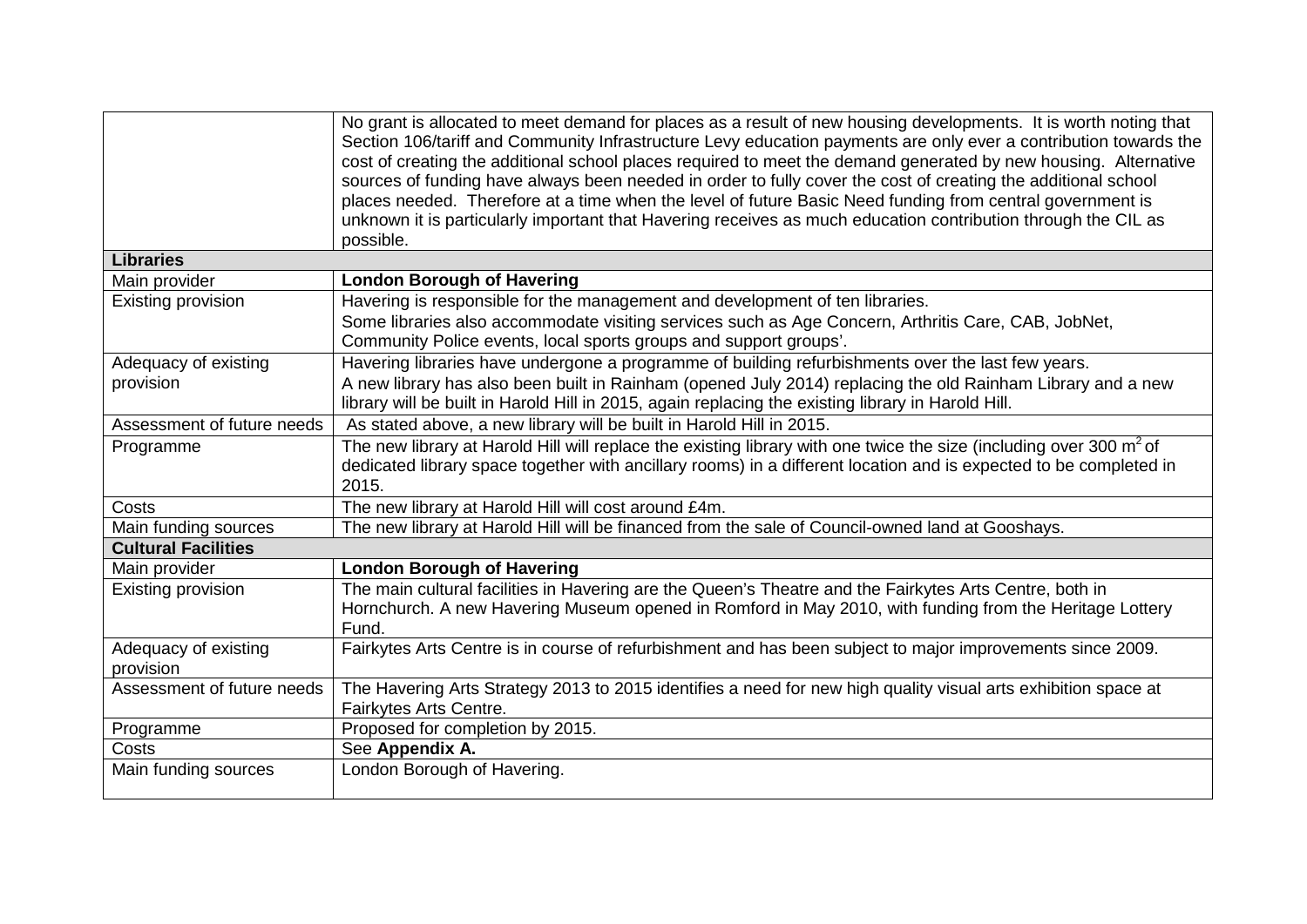| <b>Swimming Pools</b>             |                                                                                                                                                                                                                                                                                                                                                                                                                                                                                                                                    |
|-----------------------------------|------------------------------------------------------------------------------------------------------------------------------------------------------------------------------------------------------------------------------------------------------------------------------------------------------------------------------------------------------------------------------------------------------------------------------------------------------------------------------------------------------------------------------------|
| Main provider                     | <b>London Borough of Havering</b>                                                                                                                                                                                                                                                                                                                                                                                                                                                                                                  |
| Existing provision                | There are a total of 3 large public swimming pools in Havering, located at Central Park Leisure Centre,<br>Hornchurch Sports Centre and Chafford Sports Complex. At these facilities, there is provision of 1,123 m <sup>2</sup> of water<br>space.                                                                                                                                                                                                                                                                                |
|                                   | There are a further 6 sites providing water space in Havering which have varying degrees of public accessibility.<br>These sites are all in the education and private sectors and in total provide 1,474 $m2$ of water space.                                                                                                                                                                                                                                                                                                      |
| Adequacy of existing<br>provision | At the London Borough of Havering water space standard of 15 $m^2$ per 1,000 population (set out in the Havering<br>Green Space, Sport and Recreation Study (2005), London Borough of Havering's 2013 population should have<br>3,600 $m^2$ of water space, compared with 2,600 at present. The latter is due to be increased by 545 $m^2$ to 3,145 $m^2$<br>when the Romford Leisure Centre opens in 2017, leaving a shortfall of about 455 $m^2$ .                                                                               |
| Assessment of future needs        | The projected population for Havering in 2025 would require around 4,050 $m2$ of water space, or 910 $m2$ more than<br>currently available once the Romford Leisure Centre opens.                                                                                                                                                                                                                                                                                                                                                  |
|                                   | The Facilities Development Strategy 2016-2014, identifies the need for a new community leisure facility in the<br>south of the borough to replace the ageing Chafford Sports Complex and this is being considered as part of the<br>investment within the new Leisure Management contract. The existing contract is due to expire in September<br>2016 and the Council has begun the retendering process through which a new leisure facility in the south of the<br>borough may be negotiated.                                    |
| Programme                         | The Romford Leisure Centre is planned to be in operation from early 2017, incorporating an eight-lane<br>competition swimming pool and a learner pool.                                                                                                                                                                                                                                                                                                                                                                             |
| Costs                             | The estimated total cost of the new Romford Leisure Centre is £25m which includes all the facilities as well as the<br>pools.                                                                                                                                                                                                                                                                                                                                                                                                      |
|                                   | The 910m <sup>2</sup> shortfall in water space required by 2025 is equivalent to approximately three 25m x 12.5m six lane<br>pools at an estimated cost £4.185m each, giving a total of £12.555m. This total has been calculated from Sport<br>England facility costs at the fourth quarter 2013. These costs do not include regional variations, contingency and<br>special design and planning requirements that may be required so the final costs could easily increase by 30% or<br>more. At 30% the total would be £16.322m. |
| Main funding sources              | London Borough of Havering and potentially Sport England but large grants are now difficult to obtain.                                                                                                                                                                                                                                                                                                                                                                                                                             |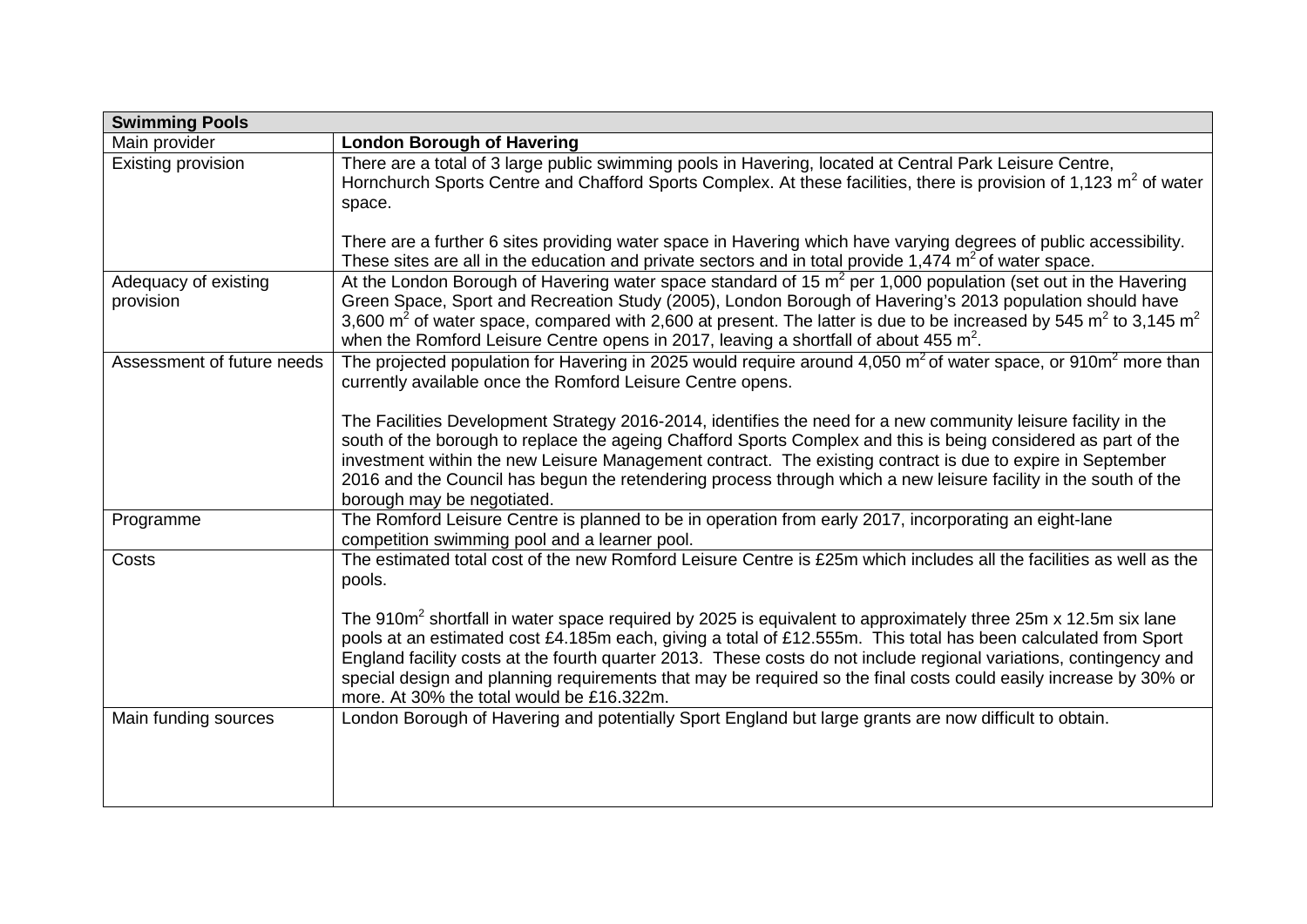| <b>Ice Rinks</b>           |                                                                                                                                                                                                   |  |  |  |
|----------------------------|---------------------------------------------------------------------------------------------------------------------------------------------------------------------------------------------------|--|--|--|
| Main provider              | <b>London Borough of Havering</b>                                                                                                                                                                 |  |  |  |
| Existing provision         | There is currently no ice rink provision in Havering.                                                                                                                                             |  |  |  |
| Adequacy of existing       | The former ice rink in Romford has been demolished and it is planned to be replaced by a new rink within the new                                                                                  |  |  |  |
| provision                  | Romford Leisure Centre.                                                                                                                                                                           |  |  |  |
| Assessment of future needs | See above.                                                                                                                                                                                        |  |  |  |
| Programme                  | The Romford Leisure Centre, including a 56m x 26m replacement ice rink, is planned to be in operation from early<br>2017.                                                                         |  |  |  |
|                            |                                                                                                                                                                                                   |  |  |  |
| Costs                      | The estimated cost of the new Romford Leisure Centre, which will include a range of facilities as well as an ice<br>rink, is £25m.                                                                |  |  |  |
| Main funding sources       | London Borough of Havering, developer agreement and an Iconic Facilities grant from Sport England.                                                                                                |  |  |  |
| <b>Sports Halls</b>        |                                                                                                                                                                                                   |  |  |  |
| Main provider              | <b>London Borough of Havering</b>                                                                                                                                                                 |  |  |  |
| Existing provision         | The Active Places Power database for September 2014 shows a total of 20 sports halls and 18 activity halls.                                                                                       |  |  |  |
|                            | Three facilities are at local authority centres, 33 at schools and two at sports clubs/community associations. These                                                                              |  |  |  |
|                            | offer approximately 90 badminton courts which are accessible to the public.                                                                                                                       |  |  |  |
| Adequacy of existing       | At the London Borough of Havering sports hall standard of 0.48 badminton courts per 1,000 population (set out in                                                                                  |  |  |  |
| provision                  | the Havering Green Space, Sport and Recreation Study (2005), Havering's 2013 population should be served by<br>115 badminton courts, compared with an estimated 90 at present, a shortfall of 25. |  |  |  |
| Assessment of future needs | The projected population increase from 2013 to 2025 of 30,400 would require 15 badminton courts in addition to                                                                                    |  |  |  |
|                            | making up the shortfall of 25, giving a total requirement of 40. This is equivalent to 10 additional four court halls.                                                                            |  |  |  |
| Programme                  | No programme.                                                                                                                                                                                     |  |  |  |
| Costs                      | Sport England estimate the cost of a four court sports hall in the fourth quarter 2013 at £2.62m. Assuming a 1.12                                                                                 |  |  |  |
|                            | location adjustor for Havering, the cost of providing the 9.5 additional four court sports halls required by 2025 is                                                                              |  |  |  |
|                            | estimated to be £26.2m. These costs do not include regional variations, contingency and special design and                                                                                        |  |  |  |
|                            | planning requirements that may be required therefore the final costs could easily increase by 30% or more. At                                                                                     |  |  |  |
|                            | 30% the total would be around £34.0m.                                                                                                                                                             |  |  |  |
| Main funding sources       | London Borough of Havering, Education Funding Agency, Sport England and private sector.                                                                                                           |  |  |  |
| <b>Playing Pitches</b>     |                                                                                                                                                                                                   |  |  |  |
| Main provider              | <b>London Borough of Havering</b>                                                                                                                                                                 |  |  |  |
| Existing provision         | The Active Places Power database for May 2013 shows a total of 68, 24 and 11 adult, junior and mini football                                                                                      |  |  |  |
|                            | pitches respectively, 12 cricket pitches, 14 rugby pitches and 1 hockey pitch.                                                                                                                    |  |  |  |
| Adequacy of existing       | The Havering Green Space, Sport and Recreation Study (2005) estimated the playing pitch requirement for a                                                                                         |  |  |  |
| provision                  | population in the borough in 2016, projected at the time, of 224,250. Assuming the same ratio of pitches to                                                                                       |  |  |  |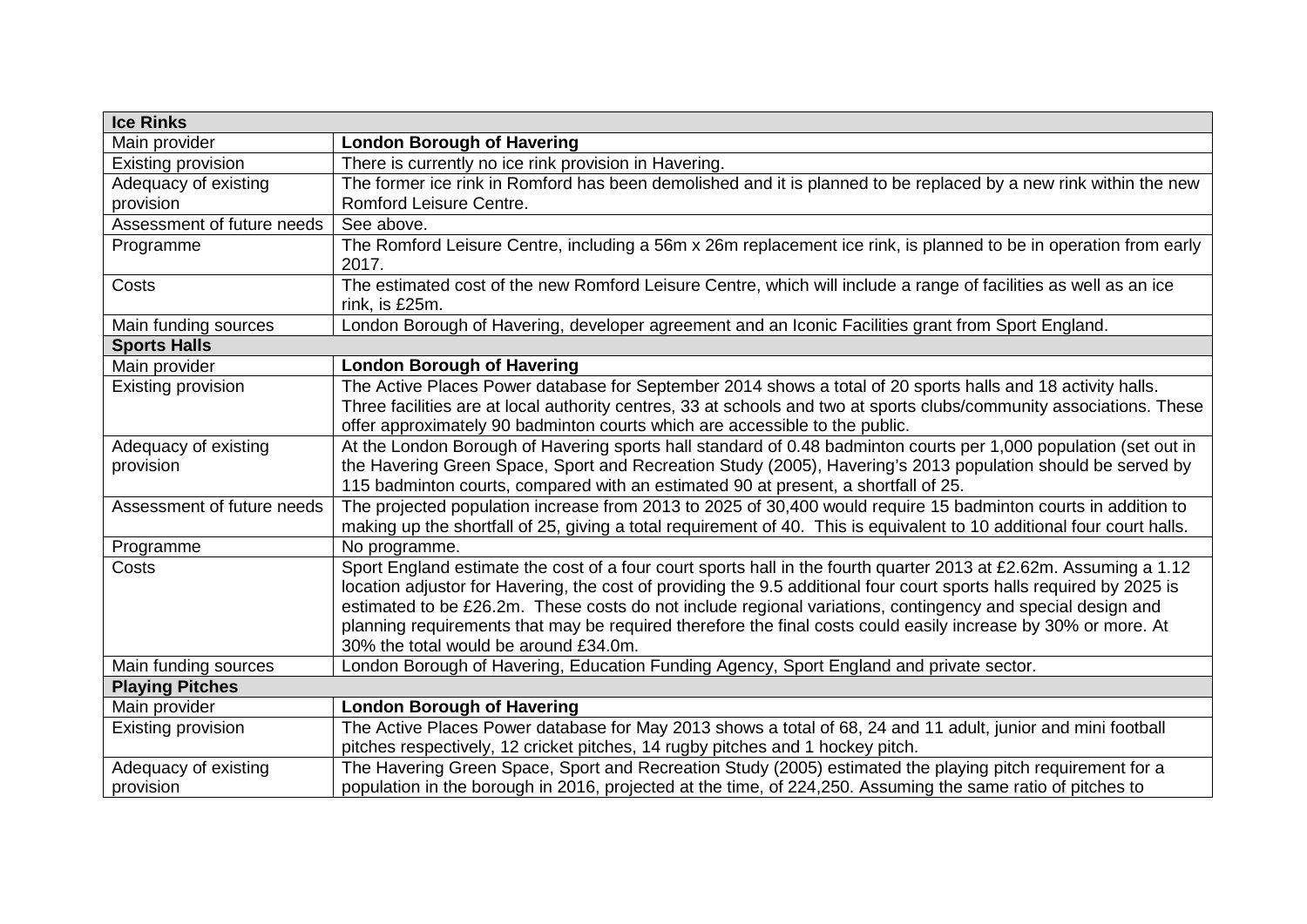|                                   | population, the 2012 population of Havering would show a sufficiency of adult football and rugby pitches but a<br>deficiency of 27 junior and 1 mini football pitches, 3 cricket pitches and 2 hockey pitches.                                                                                                                                                                                                                                                                                                                                                                                                                                                                                                                                                                                                                                                                                                                    |
|-----------------------------------|-----------------------------------------------------------------------------------------------------------------------------------------------------------------------------------------------------------------------------------------------------------------------------------------------------------------------------------------------------------------------------------------------------------------------------------------------------------------------------------------------------------------------------------------------------------------------------------------------------------------------------------------------------------------------------------------------------------------------------------------------------------------------------------------------------------------------------------------------------------------------------------------------------------------------------------|
| Assessment of future needs        | Assuming the same ratio of pitches to population, the projected 2025 population of Havering would require an<br>additional 35 junior and 2 mini football pitches, 5 cricket pitches and 3 hockey pitches, compared with the present<br>level of provision.                                                                                                                                                                                                                                                                                                                                                                                                                                                                                                                                                                                                                                                                        |
| Programme                         | Two additional adult football pitches are included in the committed Broxhill Park improvement.                                                                                                                                                                                                                                                                                                                                                                                                                                                                                                                                                                                                                                                                                                                                                                                                                                    |
| Costs                             | Sport England estimate the unit cost of junior and mini football pitches, assuming a 1.12 location adjustor for<br>Havering, at £73k and £28k respectively and of a cricket pitch and hockey pitch at £224k and £73k respectively,<br>excluding the cost of land. The cost of providing the additional playing pitches by 2025 is therefore estimated to<br>be £3.9m.                                                                                                                                                                                                                                                                                                                                                                                                                                                                                                                                                             |
| Main funding sources              | London Borough of Havering, developers and others (such as Sport England)                                                                                                                                                                                                                                                                                                                                                                                                                                                                                                                                                                                                                                                                                                                                                                                                                                                         |
| <b>Parks</b>                      |                                                                                                                                                                                                                                                                                                                                                                                                                                                                                                                                                                                                                                                                                                                                                                                                                                                                                                                                   |
| Main provider                     | <b>London Borough of Havering</b>                                                                                                                                                                                                                                                                                                                                                                                                                                                                                                                                                                                                                                                                                                                                                                                                                                                                                                 |
| Existing provision                | According to the 2013-2014 AMR, there are 126 parks and other publicly owned open spaces in Havering.<br>Nine Parks have Green Flag status: Bedford's Park, Cottons Park, Harold Wood Park, Hylands Park, Lawns Park,<br>Lodge Farm Park, St Andrews Park, Upminster Park and Raphael's Park.<br>There are two Country Parks: Havering Country Park and Hornchurch Country Park.                                                                                                                                                                                                                                                                                                                                                                                                                                                                                                                                                  |
| Adequacy of existing<br>provision | The Havering Green Spaces, Sport and Recreation Study (2005) pointed out that the existing population was<br>underserved by 10 ha in the borough as a whole.                                                                                                                                                                                                                                                                                                                                                                                                                                                                                                                                                                                                                                                                                                                                                                      |
| Assessment of future needs        | The 2005 Study set a standard for the provision of parks and gardens in Havering of 1.84 ha per 1,000<br>population, based on existing provision in 2006 (plus a shortfall of 10 ha) and the GLA's projected population at<br>that time for 2016 of 237,040. On this basis, the net additional population of around 34,600 by 2025 should<br>require 74 ha more than was provided in 2006, including the pre-existing shortfall of 10 ha.                                                                                                                                                                                                                                                                                                                                                                                                                                                                                         |
| Programme                         | Raphael's Park Improvement Works have been completed (Summer 2014) and works on Langtons Gardens are<br>due to begin in Autumn 2014. A Skate Park, BMX Track, MUGA and new Children's Play Area have been<br>installed at Central Park. Broxhill Sports Park is due to open in late 2015, a new £3.5 million investment which will<br>improve existing facilities and provide new sports facilities including; a3G artificial turf football pitch, two grass<br>pitches, a multi-use games area including four new tennis courts, basketball and football facilities, new sports<br>pavilion containing a small indoor sports hall and changing rooms for a range of sports, 60m sprint track, outdoor<br>exercise zones, car parking and children's play area<br>The Havering Parks and Open Space Strategy 2013-15 also proposes improvements to Bedford's Park, and the<br>second lake at Harrow Lodge Park requires dredging. |
| Costs                             | The estimated costs of improvements to individual parks are given in Appendix A.                                                                                                                                                                                                                                                                                                                                                                                                                                                                                                                                                                                                                                                                                                                                                                                                                                                  |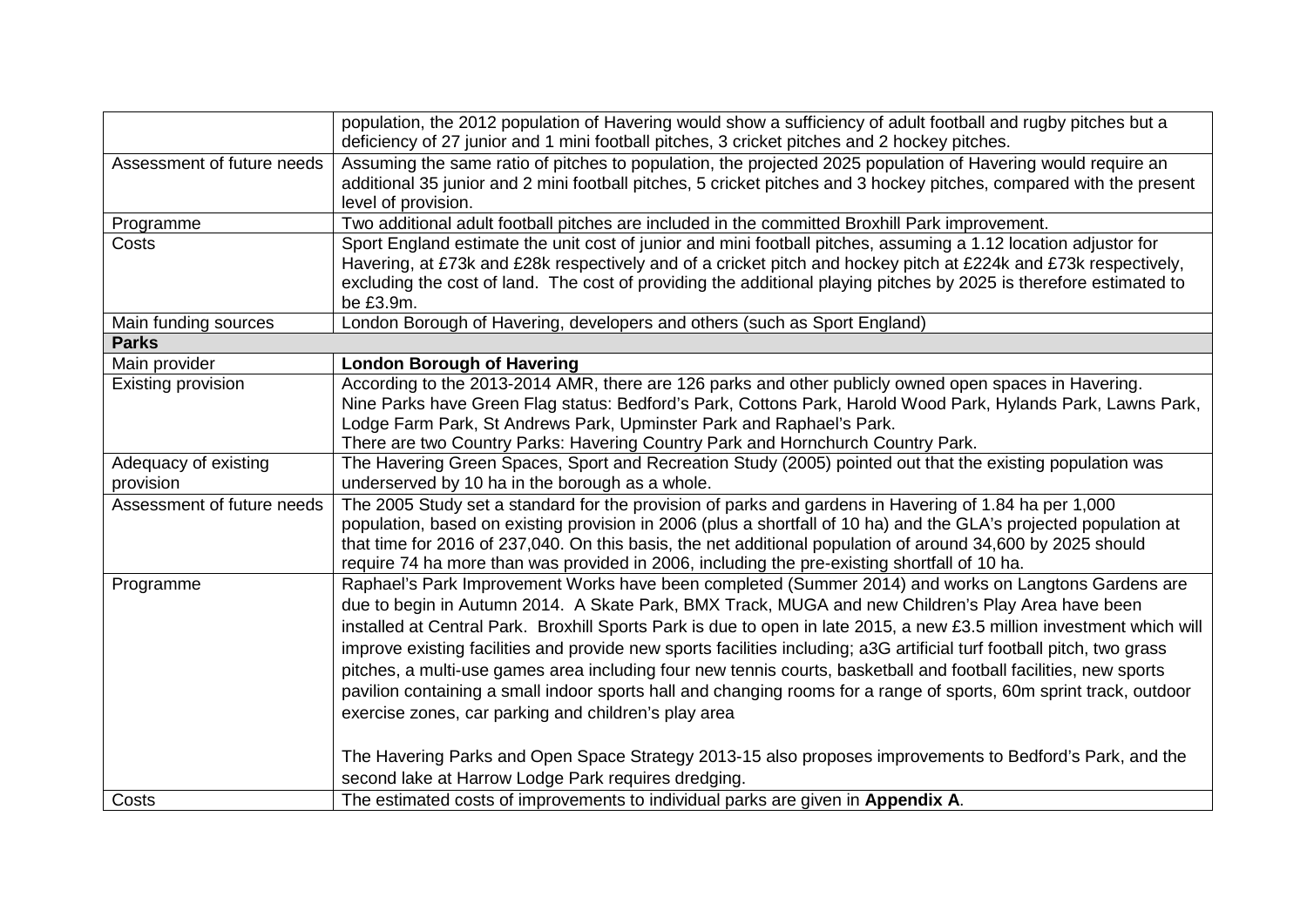| Main funding sources         | London Borough of Havering and the Heritage Lottery Fund.                                                           |
|------------------------------|---------------------------------------------------------------------------------------------------------------------|
|                              | The Broxhill Park improvements will be funded by the sale of adjacent London Borough of Havering land for           |
|                              | housing.                                                                                                            |
| <b>Children's Play Space</b> |                                                                                                                     |
| Main provider                | <b>London Borough of Havering and developers</b>                                                                    |
| Existing provision           | "Havering Green Spaces, Sport and Recreation Study" (2005) identified 68 sites in Havering with some kind of        |
|                              | children's play provision. 39 open spaces had play areas which fulfil the criteria associated with a LEAP or NEAP   |
|                              | although some of the others could be classified as such if minor improvements were made to the play space. In       |
|                              | addition, there are 19 'Housing Play Sites' which are under 0.4ha in area and typically consist of little more than |
|                              | one or two items of play equipment.                                                                                 |
| Adequacy of existing         | "Havering Green Spaces, Sport and Recreation Study" (2005) showed that there were significant areas deficient       |
| provision                    | in access to dedicated children's play areas.                                                                       |
| Assessment of future needs   | "Havering Green Spaces, Sport and Recreation Study" (2005) set a standard for children's play provision of 0.8 ha   |
|                              | per 1,000 population. The most costly component of provision comprises Locally Equipped Areas for Play              |
|                              | (LEAPs) and Neighbourhood Equipped Areas for Play (NEAPs). Typical standards for these are 0.125 ha of each         |
|                              | per 1,000 people. The projected private population increase of 30,425 for Havering between 2013 and 2025 will       |
|                              | therefore require an additional 3.8ha of each type of play space just to serve the additional population.           |
| Programme                    | London Borough of Havering has a programme of investment in children's playgrounds but this does not cover          |
|                              | requirements to serve new development in the longer term. It is assumed here that LEAPs will be provided directly   |
|                              | by developers as part of achieving a good standard of development. NEAPs serve more substantial populations         |
|                              | and would be appropriate for funding under CIL.                                                                     |
| Costs                        | Assuming unit costs of £140 psm for NEAPs, to include both construction and ten years maintenance, the              |
|                              | additional requirement to 2025 will cost £5.3m.                                                                     |
| Main funding sources         | London Borough of Havering, developers                                                                              |
| <b>Burial Grounds</b>        |                                                                                                                     |
| Main provider                | <b>London Borough of Havering</b>                                                                                   |
| Existing provision           | There are currently four cemeteries in Havering: at Rainham, Hornchurch, Romford and Upminster.                     |
| Adequacy of existing         | The cemeteries at Rainham and Hornchurch have no new plots available and therefore burials can only take            |
| provision                    | place in existing family graves. The cemetery at Romford has limited capacity which is only expected to provide     |
|                              | graves for a further year. The last extension to Upminster Cemetery was completed in 2001. The cemetery at          |
|                              | Upminster currently has sufficient space only for burials until September 2013.                                     |
| Assessment of future needs   | The GLA's "Audit of London burial provision" (2010) estimates a need for 9,934 new burial spaces in Havering        |
|                              | during the 20 year period 2010/1 to 2030/1, an average of 500 per year.                                             |
| Programme                    | Work has started on a project to provide space for more than 6,000 new graves, with space for up to 13,000 new      |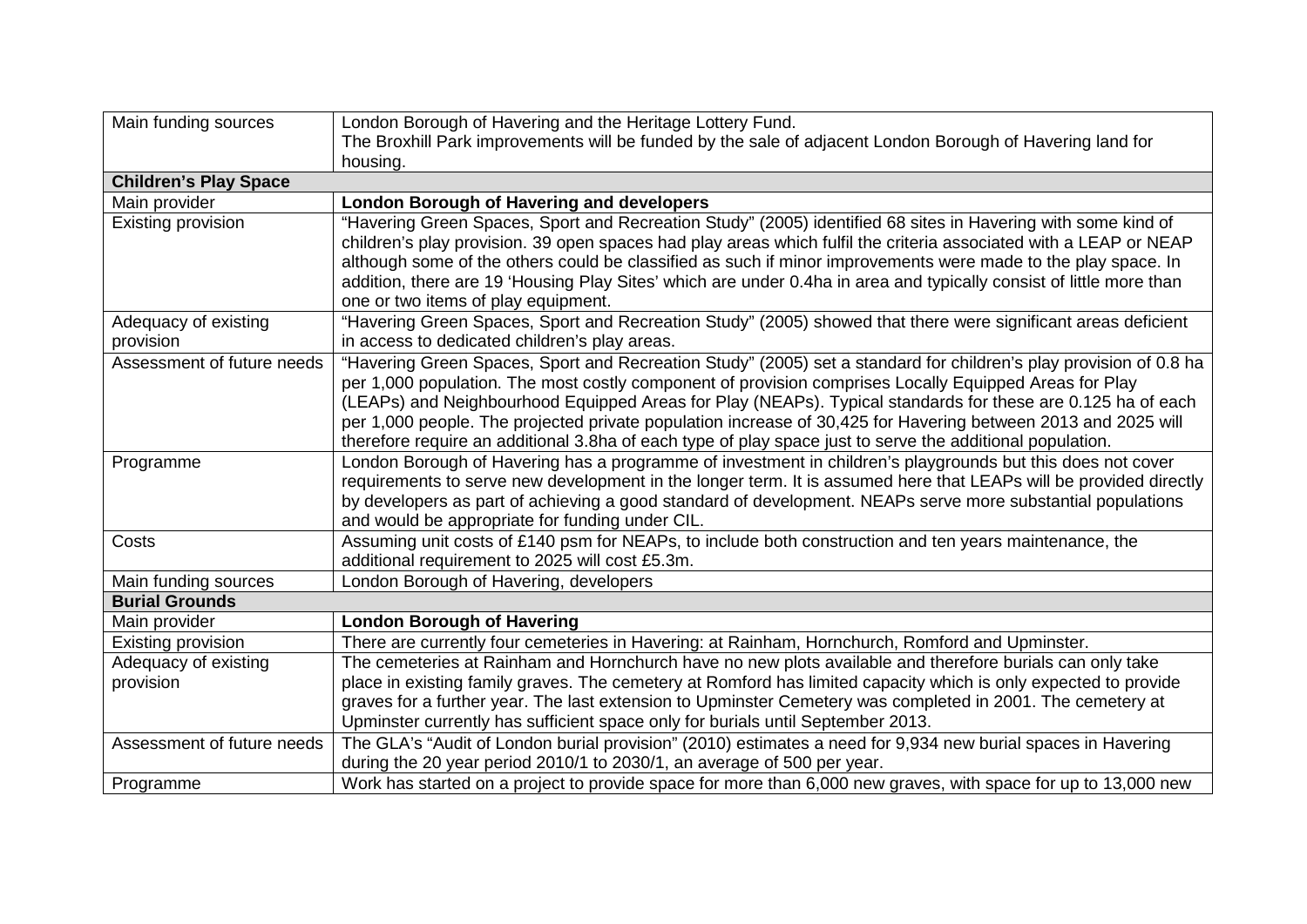|                                   | burials, by extending the borough's main cemetery, Upminster Cemetery, on Council land adjacent to South<br>Essex Crematorium.                                                                                                                                                                                                                                                                                                                                                                                                                                                                                                                                                                                                                                                                                                                                                                                                         |
|-----------------------------------|----------------------------------------------------------------------------------------------------------------------------------------------------------------------------------------------------------------------------------------------------------------------------------------------------------------------------------------------------------------------------------------------------------------------------------------------------------------------------------------------------------------------------------------------------------------------------------------------------------------------------------------------------------------------------------------------------------------------------------------------------------------------------------------------------------------------------------------------------------------------------------------------------------------------------------------|
| Costs                             | £1.4million                                                                                                                                                                                                                                                                                                                                                                                                                                                                                                                                                                                                                                                                                                                                                                                                                                                                                                                            |
| Main funding sources              | London Borough of Havering                                                                                                                                                                                                                                                                                                                                                                                                                                                                                                                                                                                                                                                                                                                                                                                                                                                                                                             |
| <b>Health</b>                     |                                                                                                                                                                                                                                                                                                                                                                                                                                                                                                                                                                                                                                                                                                                                                                                                                                                                                                                                        |
| Main provider                     | Havering Clinical Commissioning Group (CCG) and NHS England commission healthcare services.<br>Barking, Havering and Redbridge University Trust provide acute hospital services and North East London<br>Foundation Trust provide mental health and community services.                                                                                                                                                                                                                                                                                                                                                                                                                                                                                                                                                                                                                                                                |
| Existing provision                | There are 51 GP practices in Havering, with a total of 122 Full Time Equivalent GPs (in September 2013).                                                                                                                                                                                                                                                                                                                                                                                                                                                                                                                                                                                                                                                                                                                                                                                                                               |
|                                   | A new Harold Wood Polyclinic of 2500m <sup>2</sup> was opened at Harold Hill in 2010, at a construction cost of £4.6m.                                                                                                                                                                                                                                                                                                                                                                                                                                                                                                                                                                                                                                                                                                                                                                                                                 |
|                                   | Havering is served by the Barking, Havering and Redbridge University Hospitals NHS Trust. The only acute<br>hospital, operating an A&E department, in Havering is Queen's Hospital in Romford, which opened in 2006, and<br>brought together the services previously run at Oldchurch and Harold Wood hospitals.                                                                                                                                                                                                                                                                                                                                                                                                                                                                                                                                                                                                                       |
| Adequacy of existing<br>provision | The average ratio of patients to FTE GPs in the borough is 2,160 which is greater than the NHS primary<br>healthcare planning standard of 1,800 patients per FTE GP. In addition, a third of GP practices are single-handed<br>(the highest in London) and have limited ability to extend services and hours.                                                                                                                                                                                                                                                                                                                                                                                                                                                                                                                                                                                                                          |
|                                   | A large number of sites are in need of major building works to enable them to comply with required standards.                                                                                                                                                                                                                                                                                                                                                                                                                                                                                                                                                                                                                                                                                                                                                                                                                          |
| Assessment of future needs        | Havering CCG's strategic aim is to prevent people from entering secondary care if they can be treated in primary<br>or community care. While this might appear to place more pressure on GPs, the CCG are undertaking primary<br>care improvement initiatives so that GPs can work in a smarter way, will be able to see more patients, see<br>individual patients fewer times, or deal with patients more effectively with long term solutions, thus reducing<br>demand for GPs. Furthermore, Public Health is undertaking preventative action to stop people from becoming ill in<br>the first place, thus keeping demand for health care in check.                                                                                                                                                                                                                                                                                  |
|                                   | According to the GLA 2013 SHLAA-based projections the population of the borough will increase by 31,340<br>between 2016 and 2030. This will place pressure on existing primary healthcare infrastructure, both the GP<br>workforce and primary care estate. Additional population growth is also likely to impact nursing provision and<br>there maybe a need for nurse practitioners to support primary care improvement and care in the community.<br>Additional clinical provision will result in further clinical space required to deliver care therefore investment in<br>premises infrastructure is required to meet the demand in primary care GP provision. However, there may be<br>opportunities to upgrade some of the GP facilities to meet current standards and where possible look at integrated<br>health care models to co-locate GP services with other health and social care provision. Further work is needed to |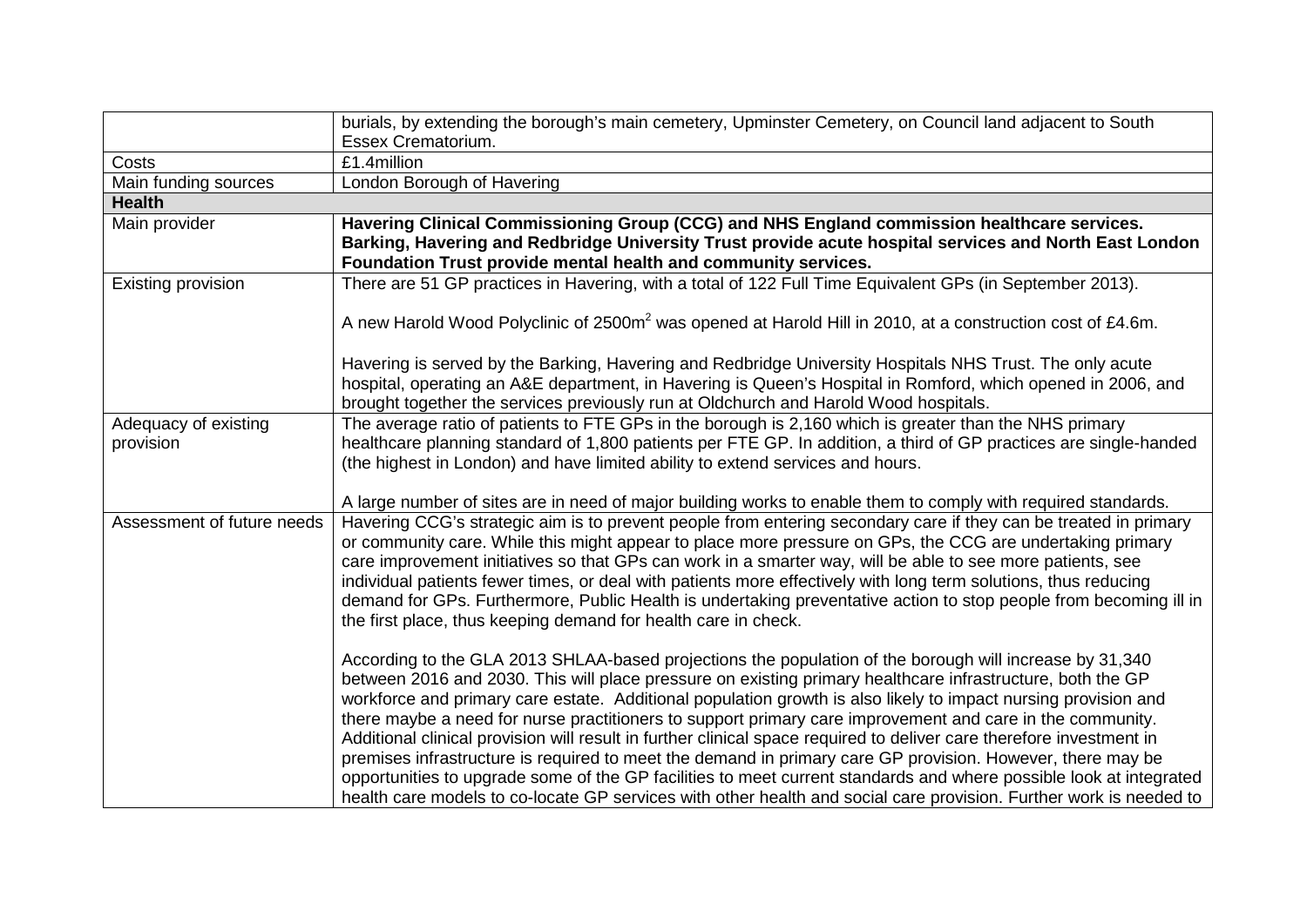|           | assess the impact and location of population growth on health needs and infrastructure using housing and<br>population data.                                                                                                                                                                                                                                                                                                                                                                                                                                                                                                                                                                                                                                                                                                                                                                                                                                                                                                               |
|-----------|--------------------------------------------------------------------------------------------------------------------------------------------------------------------------------------------------------------------------------------------------------------------------------------------------------------------------------------------------------------------------------------------------------------------------------------------------------------------------------------------------------------------------------------------------------------------------------------------------------------------------------------------------------------------------------------------------------------------------------------------------------------------------------------------------------------------------------------------------------------------------------------------------------------------------------------------------------------------------------------------------------------------------------------------|
|           | At the acute hospital level, the CCG aims to reduce the levels of A&E attendances and hospital admissions and<br>average length of stay in hospital. The CCG are therefore working with GPs and the Trust to direct efforts towards<br>prevention and improvement, thus avoiding the need to extend hospital capacity.                                                                                                                                                                                                                                                                                                                                                                                                                                                                                                                                                                                                                                                                                                                     |
| Programme | Capital and revenue investment is required in the following projects:                                                                                                                                                                                                                                                                                                                                                                                                                                                                                                                                                                                                                                                                                                                                                                                                                                                                                                                                                                      |
|           | A new children's centre and health centre is planned for the site of Rainham Village School. A site has been<br>approved.                                                                                                                                                                                                                                                                                                                                                                                                                                                                                                                                                                                                                                                                                                                                                                                                                                                                                                                  |
|           | GP led (third party developments): Redevelopment of Billets Lane Medical Practice / Hornchurch Healthcare (Dr<br>Bland and Dr Tran); Improvements to New Medical Centre, Gidea Park (Dr Edison) and Third Avenue Practice (Dr<br>Pervez); and redevelopment of Berwick Surgery (Dr Adur) including consolidation of practices at Rainham Health<br>Centre and Spring Farm Surgery.                                                                                                                                                                                                                                                                                                                                                                                                                                                                                                                                                                                                                                                         |
|           | Consideration is currently being given to a potential facility on the Orchard Village site.                                                                                                                                                                                                                                                                                                                                                                                                                                                                                                                                                                                                                                                                                                                                                                                                                                                                                                                                                |
|           | Under the Barking Havering Redbridge Primary Care Improvement Project, North Street Medical Centre will act as<br>a hub providing extended GP hours.                                                                                                                                                                                                                                                                                                                                                                                                                                                                                                                                                                                                                                                                                                                                                                                                                                                                                       |
|           | Need to relocate renal dialysis from Queens Hospital to allow A&E reconfiguration.                                                                                                                                                                                                                                                                                                                                                                                                                                                                                                                                                                                                                                                                                                                                                                                                                                                                                                                                                         |
|           | Havering CCG is responsible for the future of St George's Hospital in Hornchurch, now closed and planned to be<br>replaced by an intermediate health care facility. A consultation is currently in progress on the form of this facility<br>but the current preferred option is for a centre of excellence for older people on the site, offering an array of adult<br>outpatient services, a GP practice on site offering extended hours, and an all-encompassing centre for<br>diagnostics. NHS Property Services (NHSPS) are responsible for St Georges as they own the site. The plan is<br>that 15% of the site has been retained for a new health facility and the remainder will be sold (probably for<br>residential development). NHSPS is in the process of submitting an outline application for this. Any receipts from<br>this sale will not be directly used to fund the new health facility on site. These receipts go back to the central<br>Department of Health pot (from which the new health facility will be funded). |
|           | At present Havering CCG are working on the Outline Business Case and are working jointly with Community<br>Health Partnerships who are delivering the new health facility.                                                                                                                                                                                                                                                                                                                                                                                                                                                                                                                                                                                                                                                                                                                                                                                                                                                                 |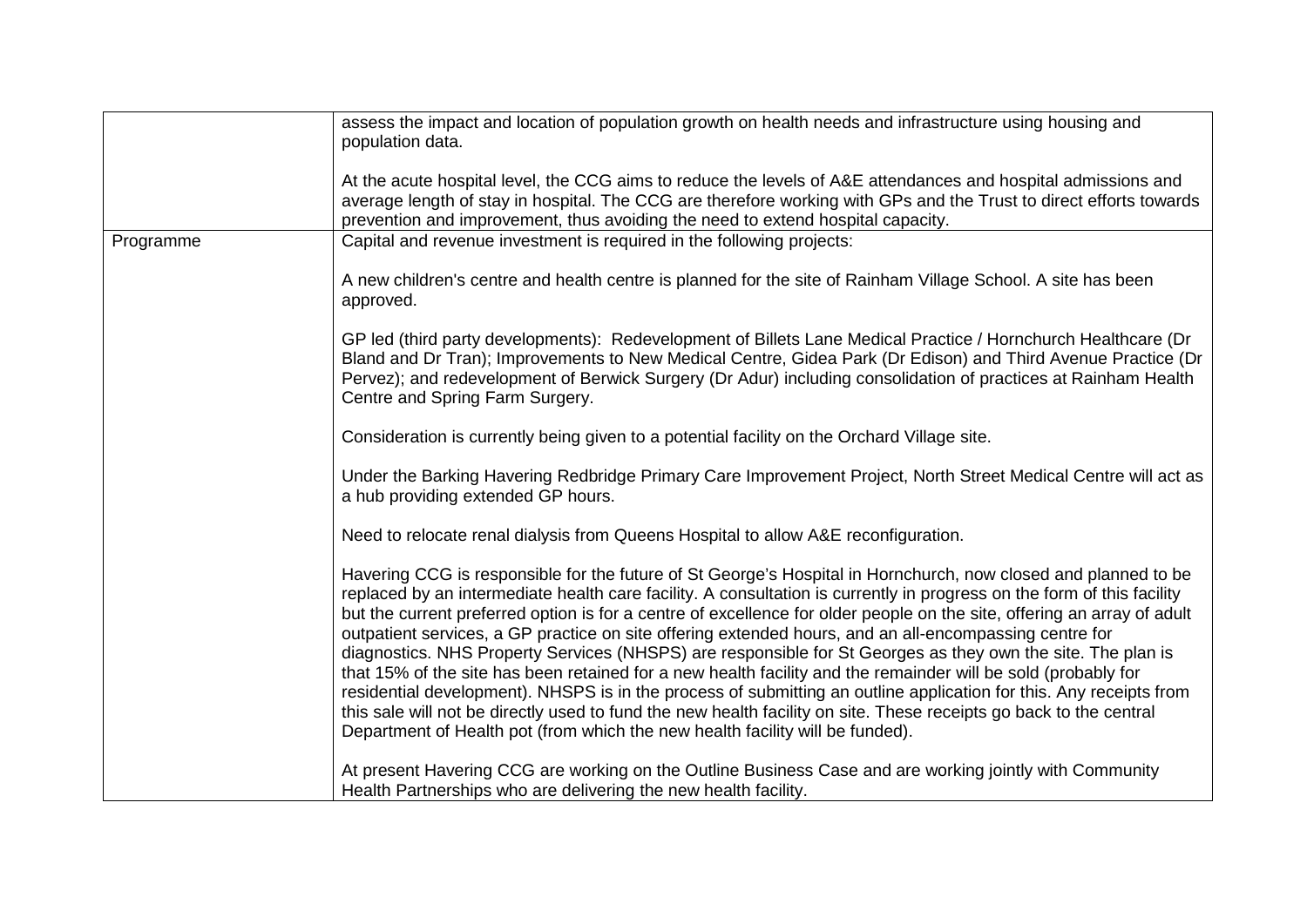|                                                                     | Not all costs are known at this stage. The HUDU model (details provided) generates a primary and community<br>care space capital cost requirement of $@E11.7m$ needed to accommodate population growth of 31,340 up to<br>2030. This cost figure doesn't address existing infrastructure deficiencies referred to above and is therefore<br>considered to be a funding gap for the purposes of CIL.                                                                                                                                 |
|---------------------------------------------------------------------|-------------------------------------------------------------------------------------------------------------------------------------------------------------------------------------------------------------------------------------------------------------------------------------------------------------------------------------------------------------------------------------------------------------------------------------------------------------------------------------------------------------------------------------|
| Costs                                                               | Not all costs are known at this stage. The HUDU model (details provided) generates a primary and community<br>care space capital cost requirement of @£11.7m needed to accommodate population growth of 31,340 up to<br>2030. This cost figure doesn't address existing infrastructure deficiencies referred to above and is therefore<br>considered to be a funding gap for the purposes of CIL.                                                                                                                                   |
|                                                                     | The currently estimated provision cost of the replacement St George's Hospital is £9.6 million. The whole cost of<br>the this redevelopment is expected to be covered by the sale for residential development of 90% of the existing<br>site which is not required for the new health centre.                                                                                                                                                                                                                                       |
| <b>Rail Transport</b>                                               |                                                                                                                                                                                                                                                                                                                                                                                                                                                                                                                                     |
| Main provider                                                       | <b>Network Rail/TfL</b>                                                                                                                                                                                                                                                                                                                                                                                                                                                                                                             |
| Existing provision                                                  | Connections to local surface level trains are provided by stations at Romford, Harold Wood and Gidea Park on the<br>Liverpool Street Shenfield main line, Emerson Park on the Romford to Upminster line, and Rainham on the<br>London Tilbury Southend line. There is access to Underground services (District Line) at Hornchurch, Upminster<br>Bridge, Elm Park and Upminster. Only the surface line between Romford and Upminster provides a north south<br>rail connection as the other facilities have an east - west routing. |
| Adequacy of existing<br>provision and assessment<br>of future needs | The following transport infrastructure improvements are currently planned by TfL and London Borough of<br>Havering to meet existing and projected future needs in the borough:<br>Crossrail – a new regional east-west railway line, currently under construction, will connect Heathrow and<br>Maidenhead in the west with Essex and South London in the east. The eastern branch (north of River                                                                                                                                  |
|                                                                     | Thames) will run from Shenfield in Essex through the three Havering stations of Harold Wood, Gidea Park,<br>and Romford. Crossrail is scheduled to become operational from 2018/19 at a cost of almost £15 billion.                                                                                                                                                                                                                                                                                                                 |
|                                                                     | Improvements to LTS railway via Rainham and Upminster - to support planned regeneration strategies<br>including the provision of 12-car trains on the Tilbury loop and more frequent services.                                                                                                                                                                                                                                                                                                                                      |
|                                                                     | Station refurbishment / modernisation programme and public realm improvements.<br>$\bullet$                                                                                                                                                                                                                                                                                                                                                                                                                                         |
|                                                                     | London Underground District Line – upgrades are underway to increase peak capacity by 47% by 2018.<br>$\bullet$<br>Signal and customer information upgrade of the District Line in 2014.                                                                                                                                                                                                                                                                                                                                            |
|                                                                     | Upminster Depot redevelopment – one of the four major depots for London Underground's railway fleet                                                                                                                                                                                                                                                                                                                                                                                                                                 |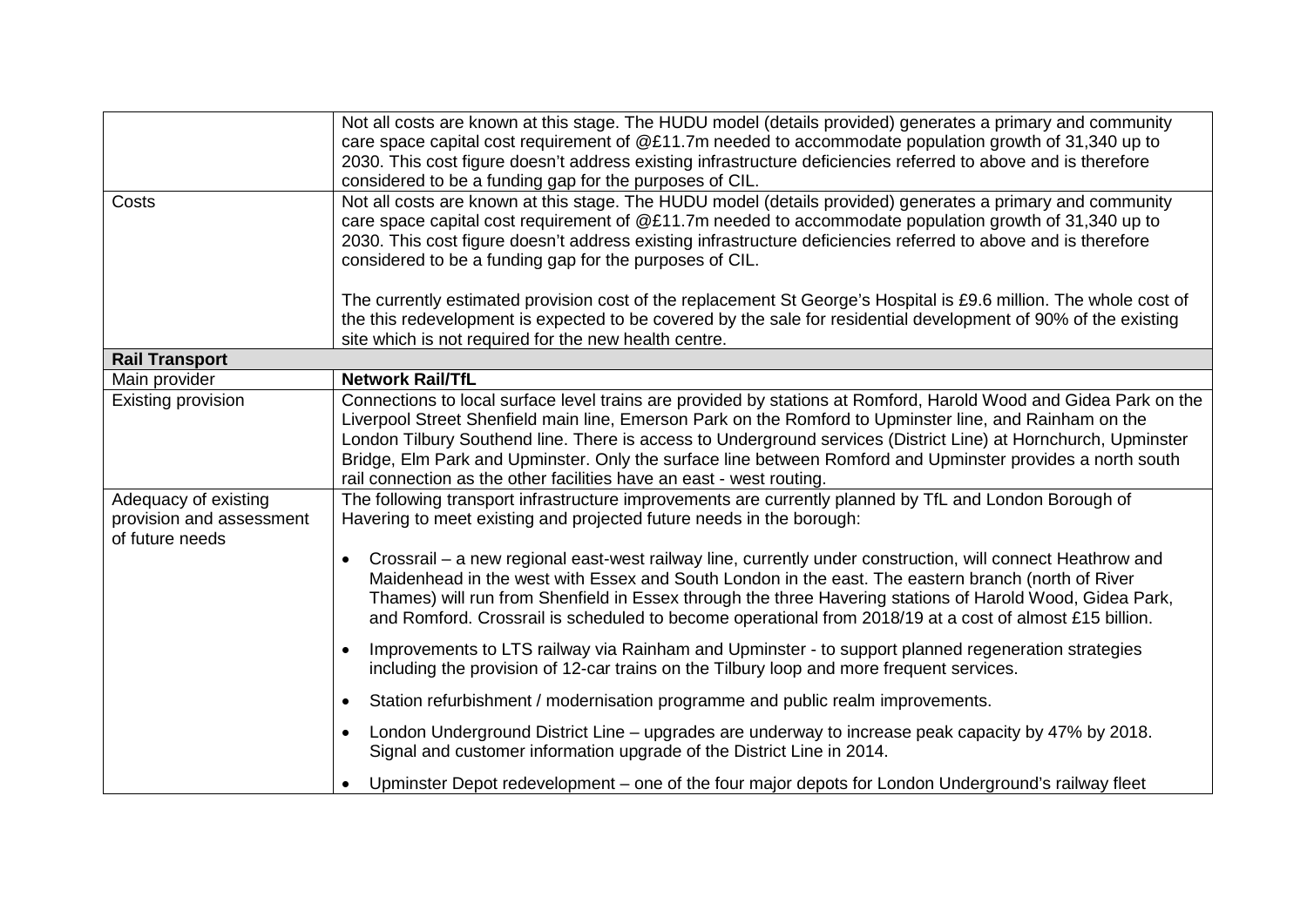|                                                  | (Metropolitan, Hammersmith & City, Circle and District Lines) to be upgraded, with completion planned for<br>2015.                                                                                                                                                                                                                                                                                                                                   |
|--------------------------------------------------|------------------------------------------------------------------------------------------------------------------------------------------------------------------------------------------------------------------------------------------------------------------------------------------------------------------------------------------------------------------------------------------------------------------------------------------------------|
|                                                  | Ardleigh Green Railway Bridge - bridge replacement due to be completed in 2017 at a cost of £15m.                                                                                                                                                                                                                                                                                                                                                    |
|                                                  | Romford Station interchange improvements – to link to wider public realm improvements and major<br>$\bullet$<br>development opportunity at the adjoining site to the south (as identified in the Romford Area Action Plan). The<br>Council is currently involved in a master-planning project with Transport for London and Crossrail for the area<br>adjoining the Station as part of its commitment to delivering an enhanced station for Romford. |
|                                                  | Faster peak hour trains and platform extensions at Romford Station to cater for 12-car trains and address<br>$\bullet$<br>capacity and overcrowding problems.                                                                                                                                                                                                                                                                                        |
|                                                  | A new Beam Park station on the LTS railway line to maximise the future development potential of the south of<br>$\bullet$<br>the borough and to support the housing and employment sites at London Riverside. A business case study for<br>a new station by the Council, the London Development Agency and the London Thames Gateway<br>Development Corporation supports the provision of a new station here.                                        |
|                                                  | Rainham Station bus and rail interchange - enhancement and improvement of the station and interchange and<br>$\bullet$<br>extension of bus services to support planned regeneration of Rainham village and London Riverside including<br>the 'Wildspace' destination.                                                                                                                                                                                |
|                                                  | Creek Bridge crossing - public transport link to provide orbital bus routeing.<br>٠                                                                                                                                                                                                                                                                                                                                                                  |
| Programme                                        | Programmes for Rail provision are set out in the East Sub-regional Transport Plans prepared by TfL, and the<br>National Rail High Level Output Specification (HLOS).                                                                                                                                                                                                                                                                                 |
| Costs                                            | Shown in Table 4.1.                                                                                                                                                                                                                                                                                                                                                                                                                                  |
| Main funding sources                             | TfL, LIP, DfT, Crossrail is financed partly by the Mayoral CIL.                                                                                                                                                                                                                                                                                                                                                                                      |
| <b>Bus Transport</b>                             |                                                                                                                                                                                                                                                                                                                                                                                                                                                      |
| Main provider                                    | <b>TfL</b>                                                                                                                                                                                                                                                                                                                                                                                                                                           |
| <b>Existing provision</b>                        | The rail services are complemented by bus routes and services to the various residential, employment, education                                                                                                                                                                                                                                                                                                                                      |
|                                                  | and leisure activities and key destinations. Romford is the major destination and most routes provide good links to                                                                                                                                                                                                                                                                                                                                  |
|                                                  | its railway station in the town centre.                                                                                                                                                                                                                                                                                                                                                                                                              |
| Adequacy of existing<br>provision and assessment | New and better north-south bus links are needed in Havering (particularly to Rainham and its railway station and<br>London Riverside Business Improvement District) to improve connectivity. Havering is working with TfL to explore                                                                                                                                                                                                                 |
| of future needs                                  | the opportunities for this. More frequent services to some more rural parts of the borough (such as Havering-Atte-                                                                                                                                                                                                                                                                                                                                   |
|                                                  | Bower) would also benefit those in the community who are often dependent on public transport such as young                                                                                                                                                                                                                                                                                                                                           |
|                                                  | people and the elderly.                                                                                                                                                                                                                                                                                                                                                                                                                              |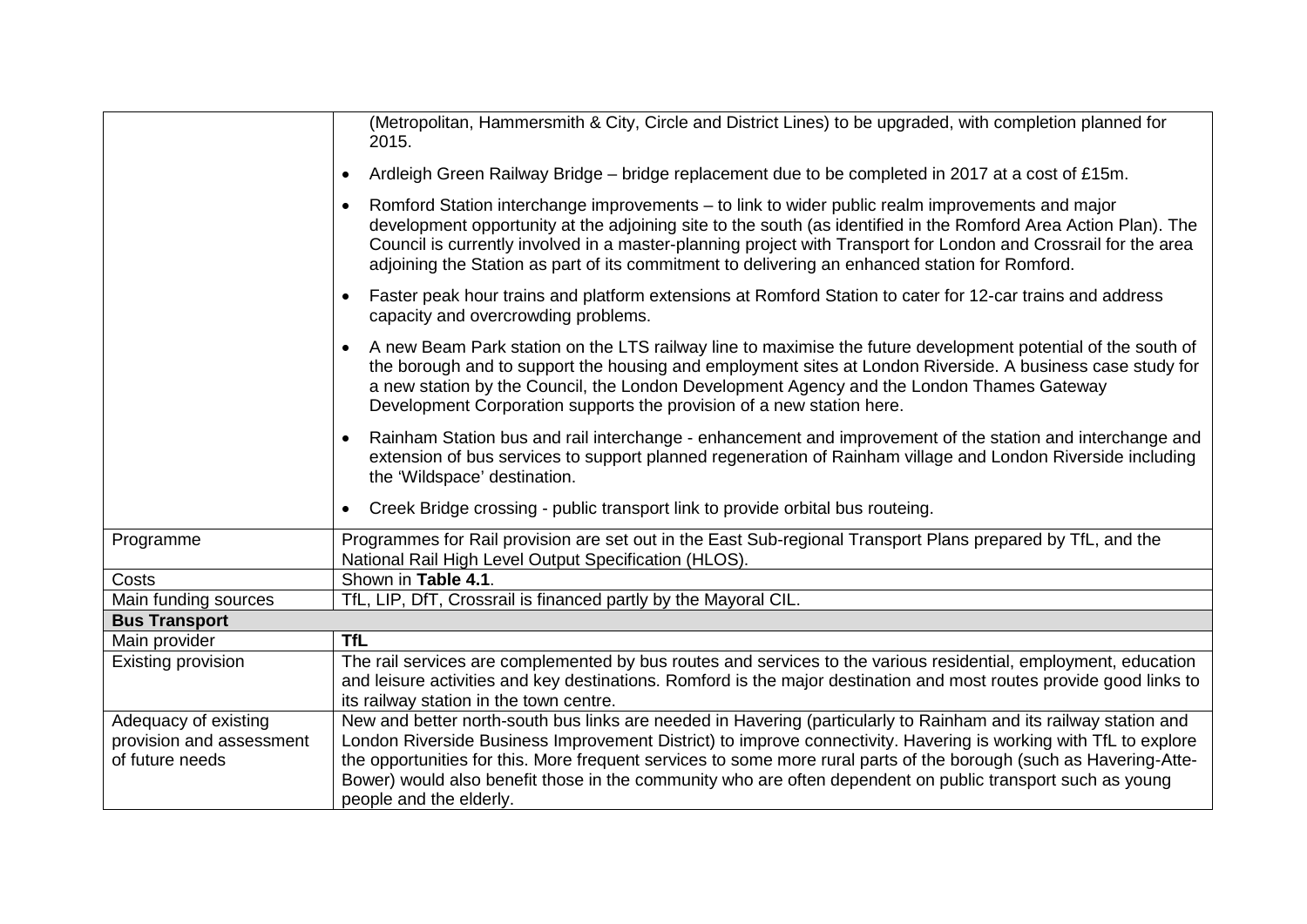| Programme                                                           | Programmes for Bus service provision are set out in the TfL Business Plan, TfL's East Sub-regional Transport                                                                                                                                                                                                                                                                                                                                                                                                                                                                                                                                                                                                                                                                         |
|---------------------------------------------------------------------|--------------------------------------------------------------------------------------------------------------------------------------------------------------------------------------------------------------------------------------------------------------------------------------------------------------------------------------------------------------------------------------------------------------------------------------------------------------------------------------------------------------------------------------------------------------------------------------------------------------------------------------------------------------------------------------------------------------------------------------------------------------------------------------|
|                                                                     | Plan and the Havering LIP.                                                                                                                                                                                                                                                                                                                                                                                                                                                                                                                                                                                                                                                                                                                                                           |
| Costs                                                               | Shown in Table 4.1.                                                                                                                                                                                                                                                                                                                                                                                                                                                                                                                                                                                                                                                                                                                                                                  |
| Main funding sources                                                | <b>TfL</b>                                                                                                                                                                                                                                                                                                                                                                                                                                                                                                                                                                                                                                                                                                                                                                           |
| <b>Regeneration/Public Realm</b>                                    |                                                                                                                                                                                                                                                                                                                                                                                                                                                                                                                                                                                                                                                                                                                                                                                      |
| Main provider                                                       | <b>London Borough of Havering</b>                                                                                                                                                                                                                                                                                                                                                                                                                                                                                                                                                                                                                                                                                                                                                    |
| Existing provision                                                  |                                                                                                                                                                                                                                                                                                                                                                                                                                                                                                                                                                                                                                                                                                                                                                                      |
| Adequacy of existing<br>provision and assessment<br>of future needs | London Borough of Havering has a number of ongoing regeneration schemes, two of the main ones, which are<br>focussed mainly on transport elements, being Hornchurch and Romford Town Centres.                                                                                                                                                                                                                                                                                                                                                                                                                                                                                                                                                                                        |
|                                                                     | Hornchurch Town Centre - The regeneration of Hornchurch Town Centre will comprise four phases: Phase 1,<br>which involved improvement to the central area of Hornchurch, is complete. Phase 2 incorporates public realm<br>enhancement to Hornchurch Underground Station with increased pedestrian space, paving, tree planting and<br>wayfinding unit; Phase 3 includes the extension of Phase 1 works to both the eastern and central western ends of<br>the High Street and the new Conservation Area, with high pedestrian footfall; and Phase 4 includes the remaining<br>areas of retail along the western end of the High Street and the top of Station Lane.                                                                                                                 |
|                                                                     | Romford Town Centre - The scheme will link the communities who live near the Ring Road to Romford Town<br>Centre and also provide for improvements and de-cluttering of the public realm within the Ring Road, including the<br>Historic Romford Market Place, High Street where the museum is located, and the main shopping centres. This<br>will provide improvements for local people and also visitors to the area. There is an opportunity to create a better<br>street environment around the Ring Road, with enhanced crossings for pedestrians, and to enhance the<br>environment for pedestrians and cyclists by creating designated cycle routes and planting trees, creating new<br>landscapes, and through the incorporation of public art which reflects local themes. |
|                                                                     | Other schemes, taken account of in Table 4.1, include:                                                                                                                                                                                                                                                                                                                                                                                                                                                                                                                                                                                                                                                                                                                               |
|                                                                     | Better Streets and Places (borough-wide)                                                                                                                                                                                                                                                                                                                                                                                                                                                                                                                                                                                                                                                                                                                                             |
|                                                                     | Western Road Major Scheme, Romford<br>$\bullet$                                                                                                                                                                                                                                                                                                                                                                                                                                                                                                                                                                                                                                                                                                                                      |
|                                                                     | <b>Harold Wood Station Area Scheme</b><br>$\bullet$                                                                                                                                                                                                                                                                                                                                                                                                                                                                                                                                                                                                                                                                                                                                  |
|                                                                     | New and improved pedestrian and cycle links to Rainham Station and village<br>$\bullet$                                                                                                                                                                                                                                                                                                                                                                                                                                                                                                                                                                                                                                                                                              |
|                                                                     | <b>Greening Romford Ring Road</b>                                                                                                                                                                                                                                                                                                                                                                                                                                                                                                                                                                                                                                                                                                                                                    |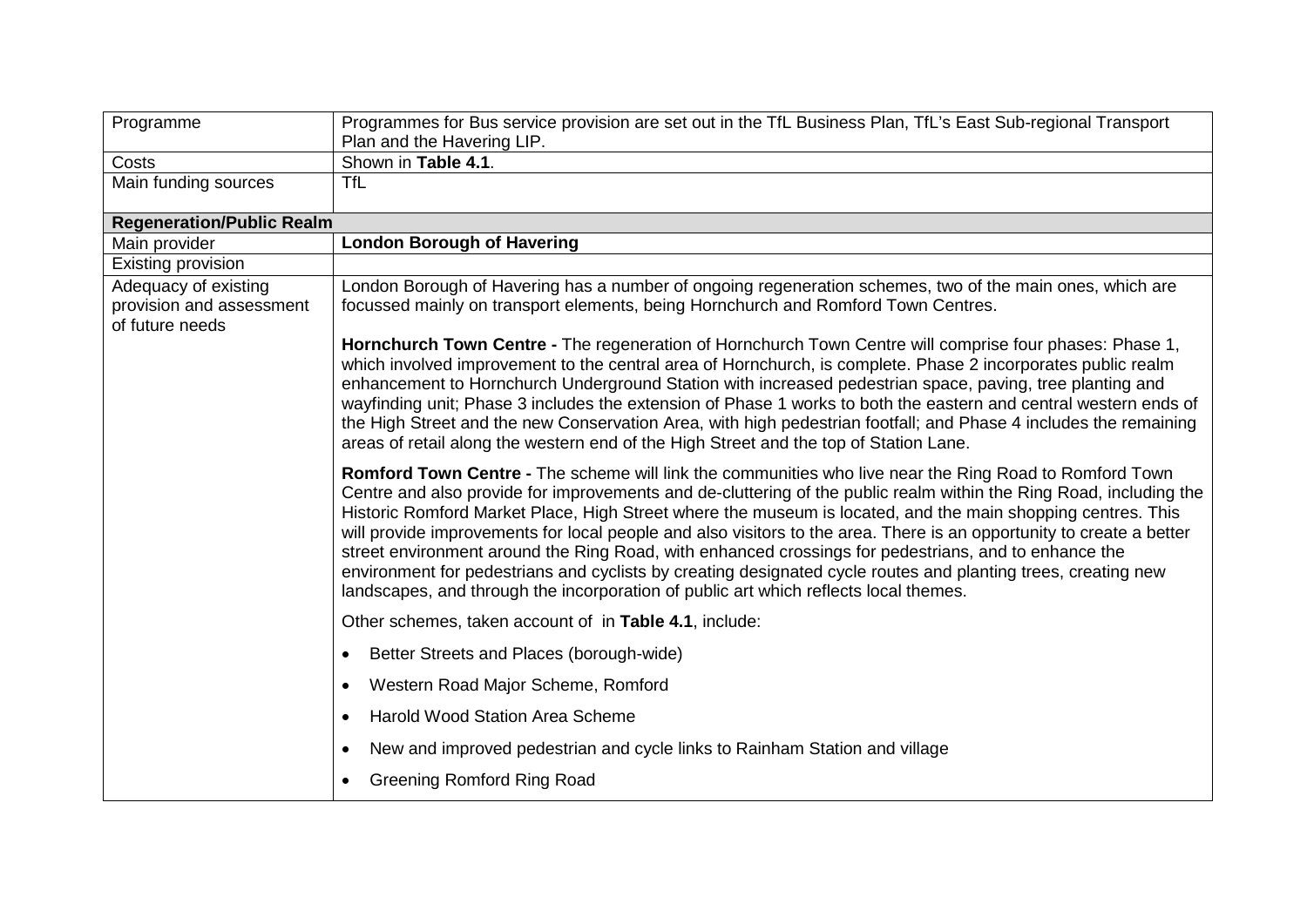|                                                                     | <b>Gidea Park Station Scheme</b><br>$\bullet$                                                                                                                                                                                                                                                                                                                                                  |
|---------------------------------------------------------------------|------------------------------------------------------------------------------------------------------------------------------------------------------------------------------------------------------------------------------------------------------------------------------------------------------------------------------------------------------------------------------------------------|
| Programme                                                           | Programme for Regeneration/Public Realm improvement are set out in the Havering LIP.                                                                                                                                                                                                                                                                                                           |
| Costs                                                               | Shown in Table 4.1.                                                                                                                                                                                                                                                                                                                                                                            |
| Main funding sources                                                | TfL, London Borough of Havering                                                                                                                                                                                                                                                                                                                                                                |
| <b>Flood Protection</b>                                             |                                                                                                                                                                                                                                                                                                                                                                                                |
| Main provider                                                       | <b>London Borough of Havering</b>                                                                                                                                                                                                                                                                                                                                                              |
| Existing provision                                                  |                                                                                                                                                                                                                                                                                                                                                                                                |
| Adequacy of existing<br>provision and assessment<br>of future needs | As part of the Drain London Project, a Draft Surface Water Management Plan (SWMP) has been prepared for<br>Havering in consultation with key local partners responsible for surface water management and drainage in the<br>London area – including Thames Water, the Environment Agency and Transport for London. The Draft SWMP<br>identifies the main sources of flood risk in the borough. |
| Programme                                                           | The Draft SWMP identifies a set of Preferred Option interventions which are set out in a Draft Action Plan for<br>managing surface water in the borough.                                                                                                                                                                                                                                       |
| Costs                                                               | The estimated capital cost of the Preferred Option interventions is estimated to be of the order of £57m.                                                                                                                                                                                                                                                                                      |
| Main funding sources                                                | London Borough of Havering, Environment Agency's Flood Defence Grant in Aid.                                                                                                                                                                                                                                                                                                                   |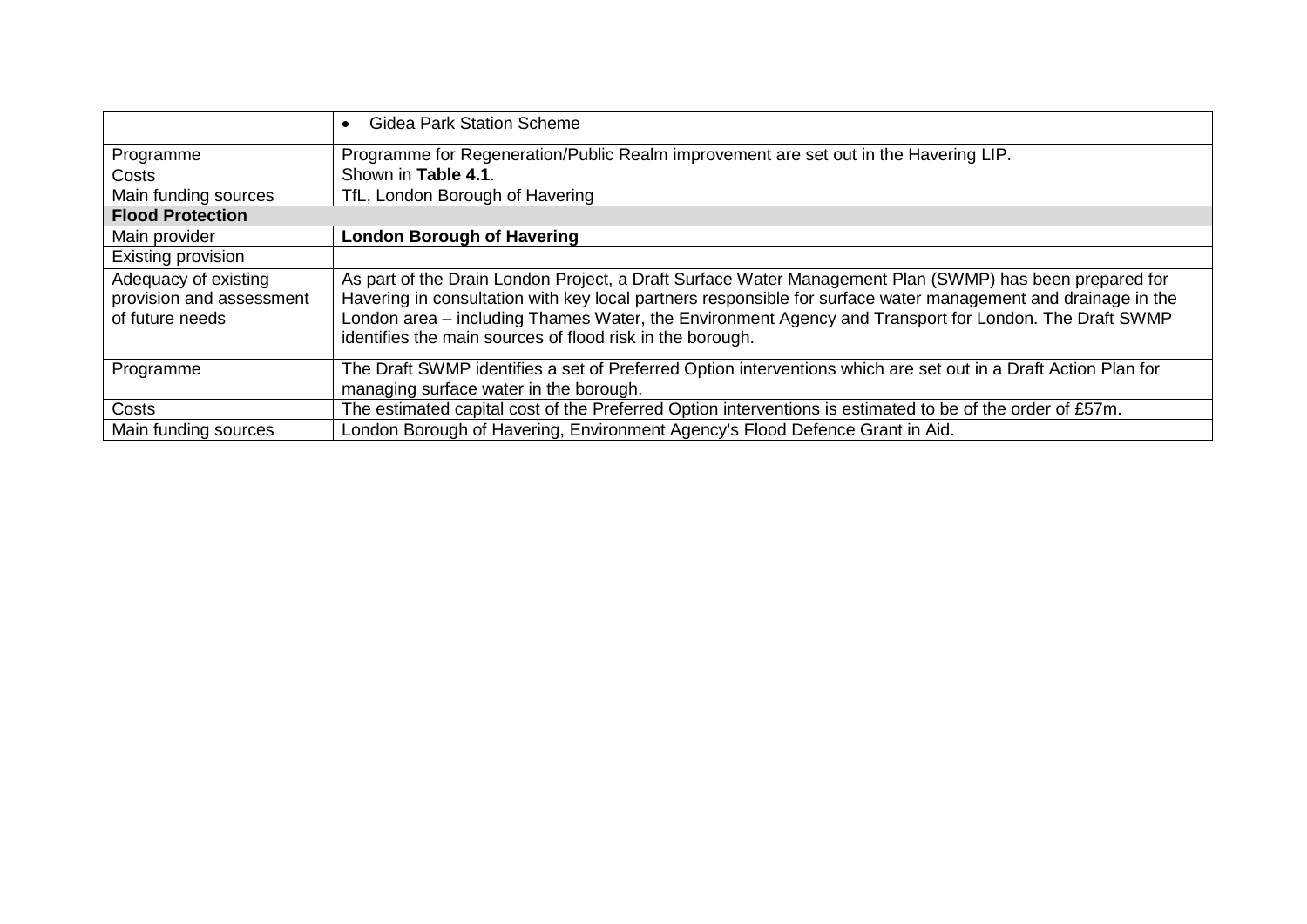# **4 MAIN INFRASTRUCTURE PROJECTS AND AGGREGATE FUNDING GAP**

- to support planned levels of development in the borough and the amounts of funding which are likely to be available from regular sources to pay for that funding target, the amount which it would be desirable to raise from CIL. The aggregate funding gap includes scheduled Crossrail works which might also 4.1.1 The aim of this section is to estimate the aggregate funding gap which CIL may be called upon to contribute to filling. The aggregate funding gap is the difference between the total cost of infrastructure identified as being required infrastructure. The aggregate funding gap represents the CIL infrastructure be eligible for funding from the Mayoral CIL.
- receipts will be able to cover more than a portion of the funding gap. 4.1.2 CIL charge rates should not be set at a level which would raise funds this level, although in practice viability factors are likely to make it unlikely that CIL
- Plan. These comprise individual projects or types of project. For each where available (although in a few cases costs and potential funding have not 4.1.3 **Appendix A** sets out a list of the main infrastructure items which have so far been identified as required to support development under the Havering Local infrastructure project or type of infrastructure, the following information is given yet been established):
	- The sector (eg. community facilities, transport);
	- The sub-sector(eg. education, rail);
	- The location, which may be an individual district or the whole borough;
	- Content of project(s);
	- Estimated total capital cost of the project(s);
	- The amount of this cost for which funding has been approved;
	- The main funding source(s) for the committed funding:
	- The currently unfunded portion of the cost;
	- The main funding source(s), primary and secondary, for the unfunded portion;
	- The percentage of the unfunded portion which might require a contribution to funding from CIL (see below for explanation);
	- The required timing of implementation of the project in five year tranches;
	- The main source of the data on the need, cost and programme for the project; and
	- The amount of funding which might be sought from CIL.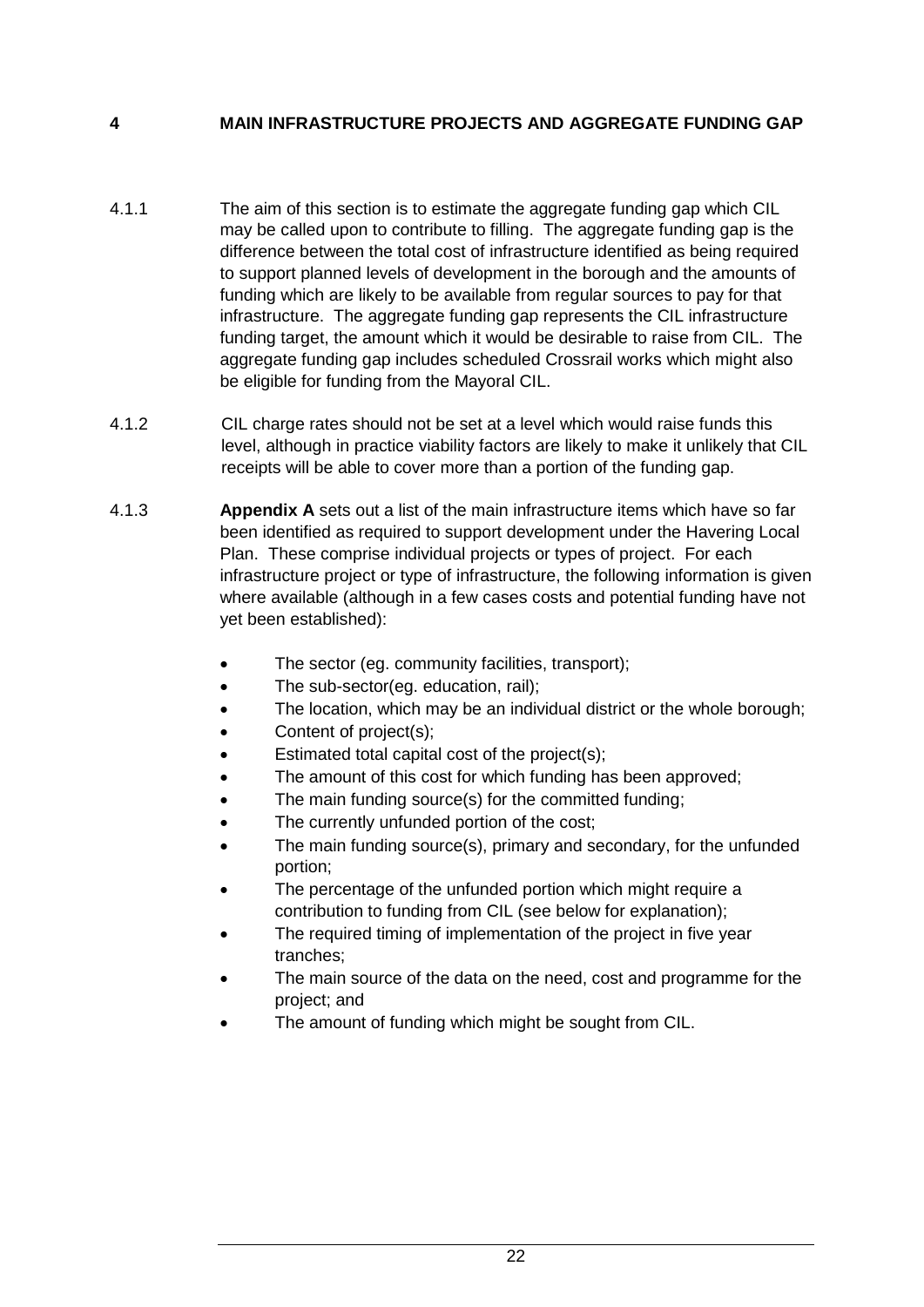- cost of providing, operating and maintaining infrastructure. These sources 4.1.4 In addition to CIL, a wide array of potential funding sources exists to cover the include:
	- the regular funding arrangements of the infrastructure providers themselves, which usually cover running and maintenance costs but may be more limited in their ability to cover capital costs of new or restructured capacity;
	- • special funding arrangements from Government, such as DfE's Targeted Basic Need Programme and the Big Lottery Fund, which are aimed at assisting in the provision of a range of new or expanded infrastructure; and
	- funding using a Private Funding Initiative (PFI) under which the private sector undertakes delivery of infrastructure and services in exchange for payments tied to agreed standards of performance.
- 4.1.5 However, allocating the future costs of infrastructure to particular funding sources presents difficulties. There are, for example:
	- no hard and fast rules about what types of costs can or should be covered by many of these funding sources;
	- • substantial uncertainties about the level of funding that may be offered by many of these funding sources in the future; and
	- various 'competitive' mechanisms by which certain public funding is expected to capture whatever funding might be available and the proportion of the cost that might be covered. allocated, making it difficult to predict which particular projects may be
- item that might need to fall to CIL: 4.1.6 Government guidance recognises that these major uncertainties surrounding other possible sources of infrastructure funding besides CIL, particularly beyond the short-term. It is only possible to make very broad estimates of the funds likely to be available from conventional sources, based on reasonable assumptions. For schools projects we have taken the advice of Havering Education Services and assumed that 50% of funding will available from standard funding sources. For other projects, we have adopted a simple allocation rule, to derive the expected proportion of the unfunded cost of each
	- (a) if CIL is the only expected main funding source listed,  $CIL = 100\%$  of the unfunded total;
	- (b) if CIL is given as the first expected main funding source but there is another,  $CIL = 70\%$  of the unfunded total; and
	- $(c)$  if CIL is given as the second expected main funding source, CIL = 30% of the unfunded total.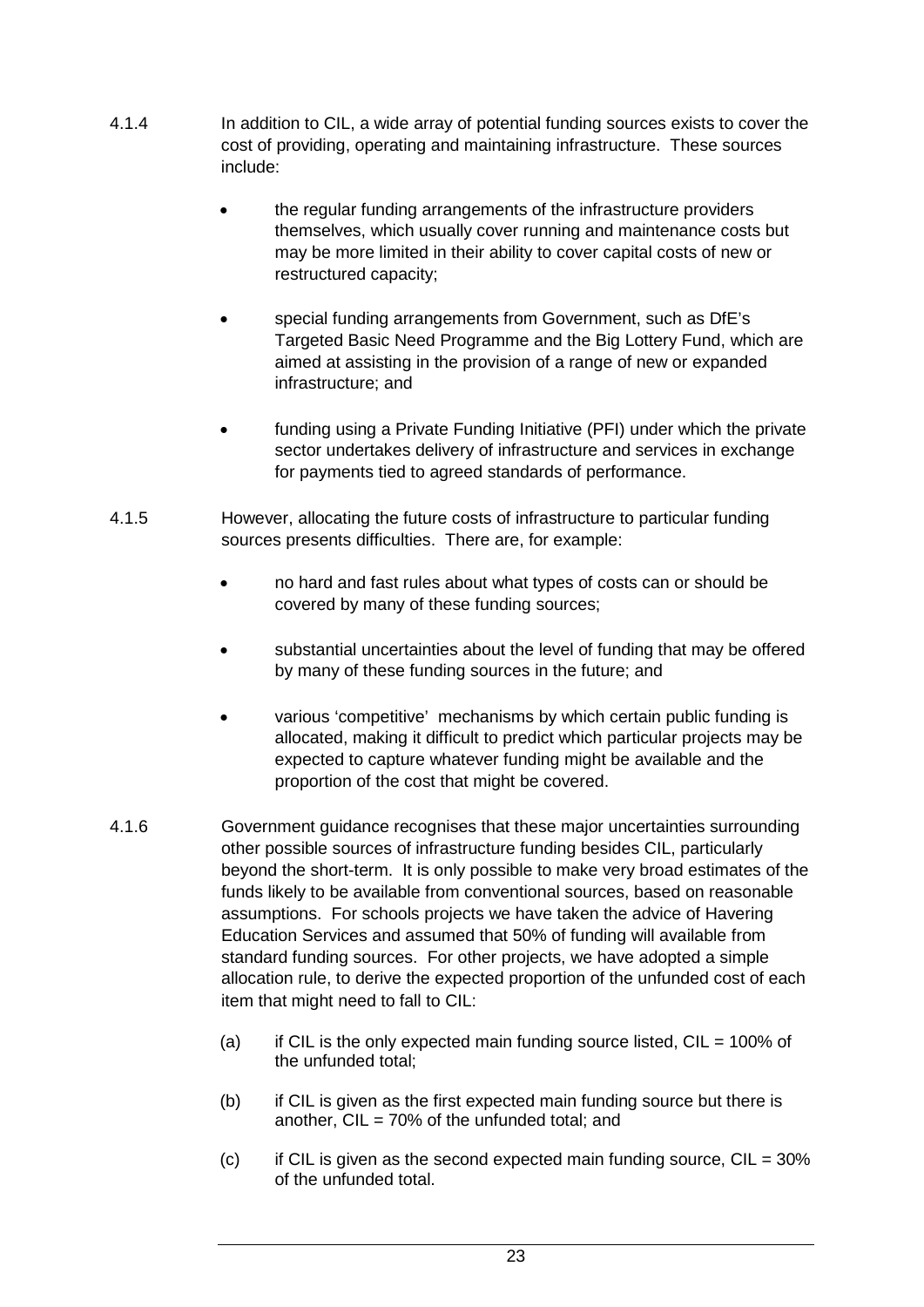funding gap for each project is given in the final column of **Appendix A** and estimated aggregate funding gap of some £317m, which represents the CIL infrastructure funding target, the amount to which CIL is intended to to meet the aggregate funding gap in full and further funding will need to be 4.1.7 The total cost of all infrastructure items is estimated at around £534m, as shown in **Appendix A.** The latter shows that funding of around £80m has so far been approved for this infrastructure and it is estimated that a further £150m may be available from known future funding sources. The resulting these figures are summarised by sector in **Table 4.1**. This shows an contribute. However, it is not expected that the CIL raised would be sufficient raised from other sources.

| <b>Sector</b>               | <b>Subsector</b>  | <b>Funding Gap (£m)</b> |
|-----------------------------|-------------------|-------------------------|
| Transport                   | Rail              | 9.0                     |
|                             | <b>Bus</b>        | 12.2                    |
|                             | Walking & cycling | 6.8                     |
|                             | Highways          | 15.7                    |
|                             | <b>Subtotal</b>   | 43.6                    |
| Urban regeneration          |                   | 4.0                     |
| Green space                 |                   | 33.0                    |
| <b>Community facilities</b> | Education         | 124.4                   |
|                             | Leisure           | 44.1                    |
|                             | Other             | 16.2                    |
|                             | Subtotal          | 195.1                   |
| Environment                 |                   | 1.5                     |
| Flood protection            |                   | 39.9                    |
| <b>Total</b>                |                   | 317.1                   |

#### **Table 4.1: Funding Gap by Sector**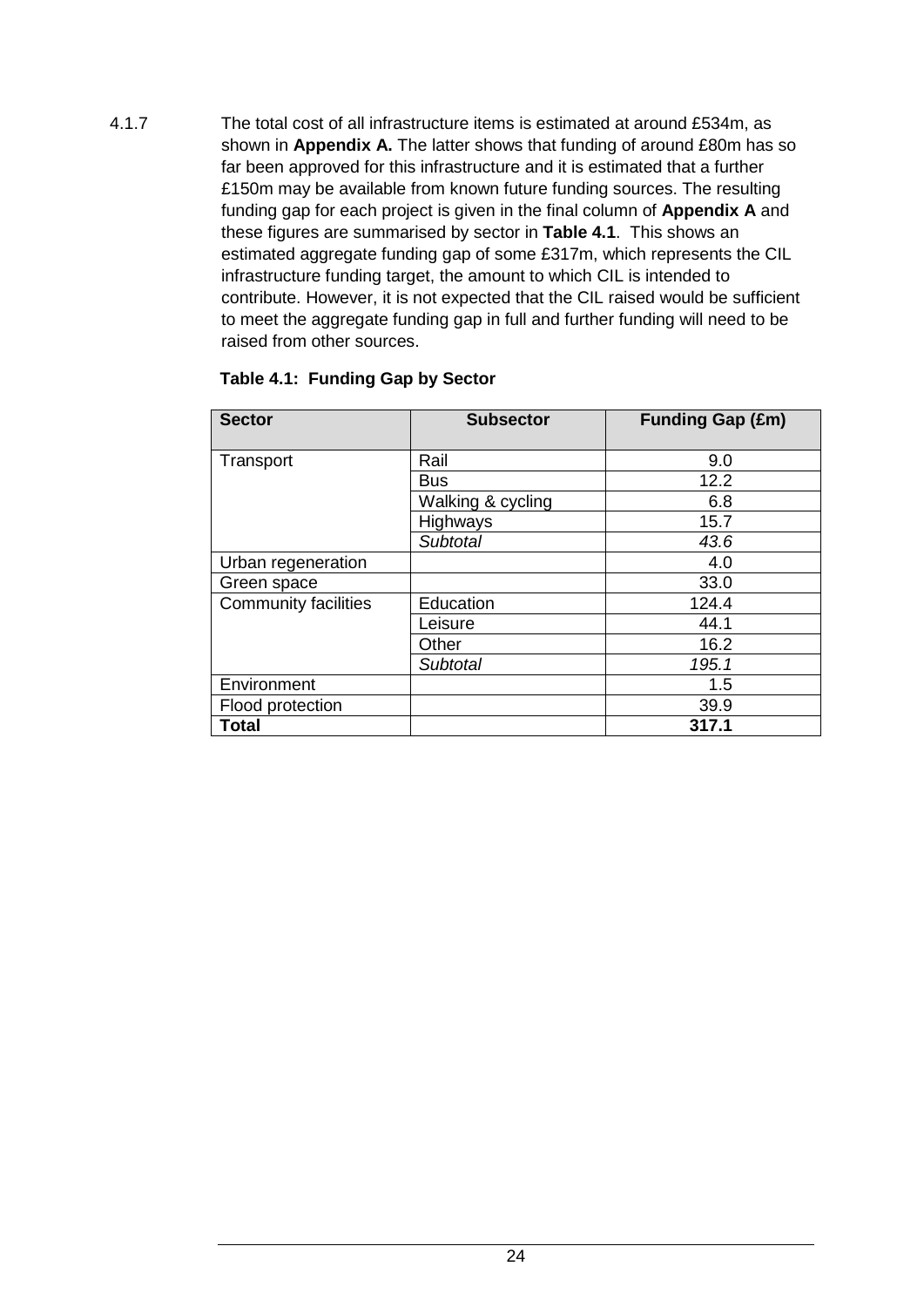**Appendix A** 

**Estimated Costs and Potential Requirement for CIL Funding for Specific Projects**